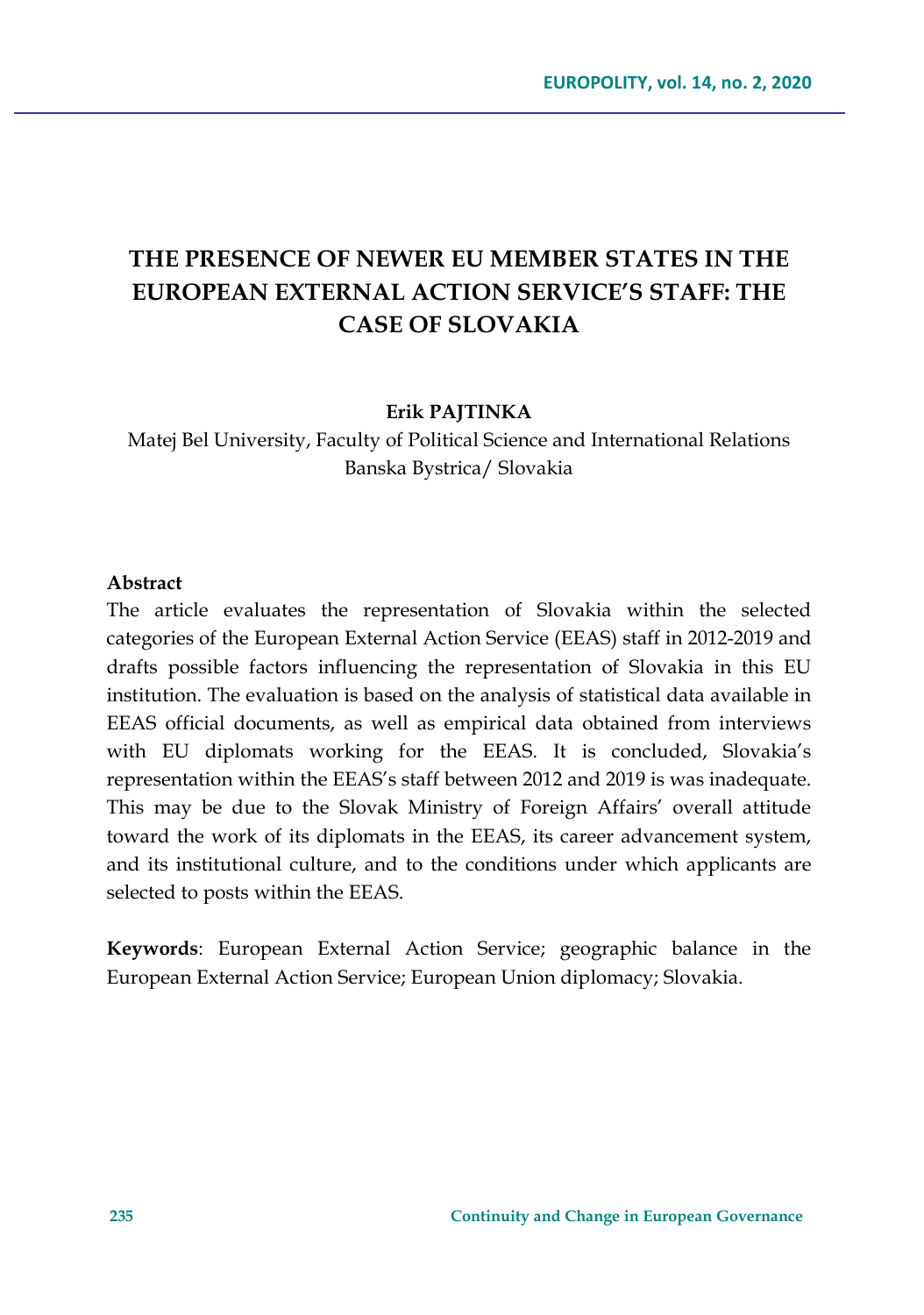## **1. INTRODUCTION**

The European External Action Service (EEAS), which was formally established by the Treaty of Lisbon in December 2009 and started its full operations in January 2011, is the diplomatic body of the European Union (EU). In practice, the EEAS can be considered the first 'real' diplomatic (or foreign) service of the EU. It is because - unlike its predecessor, the External Service of the European Commission, which was an integral part of the organizational structure of the European Commission (EC) – the EEAS is an autonomous EU body, separated from the EC and the Council of the EU (the Council). As the *de facto* diplomatic service of the EU, the EEAS is headed by the 'EU Foreign Minister', officially titled the High Representative of the EU for Foreign Affairs and Security Policy (High Representative). The internal organization, bureaucratic hierarchy and functioning of the EEAS is regulated by the Council Decision, adopted in July 2010. The Decision stipulates, inter alia, that the EEAS staff at AD level (that is, in fact, diplomatic staff) should consist of at least 60 percent of EU permanent officials and at least one third of EU member states diplomats, temporarily seconded to the EEAS by national diplomatic services. However, the Decision does not set any 'national quotas' for individual EU member states in the EEAS staff, and only vaguely states that 'the staff of the EEAS should comprise a meaningful presence of nationals from all the member states' (Council of the European Union 2010).

Since 'the staff of the EEAS should carry out their duties and conduct themselves solely with the interest of the Union in mind' (Council of the European Union 2010) according to the Council Decision of 2010, from a purely legal point of view, the question of presence of individual EU member states within the EEAS staff seems to be irrelevant. In practice, however, there are many good reasons why is the question of 'geographic balance' within the EEAS staff relevant and important for both, the EU member states and the EEAS itself. For instance, the presence of diplomats from all EU member states in the EEAS staff enables the EEAS to 'draw from a wide variety of diplomatic cultures and experiences' (Rettman 2010) and improve its quality. It also ensures that EU member states 'feel they have ownership of the service' and that their respective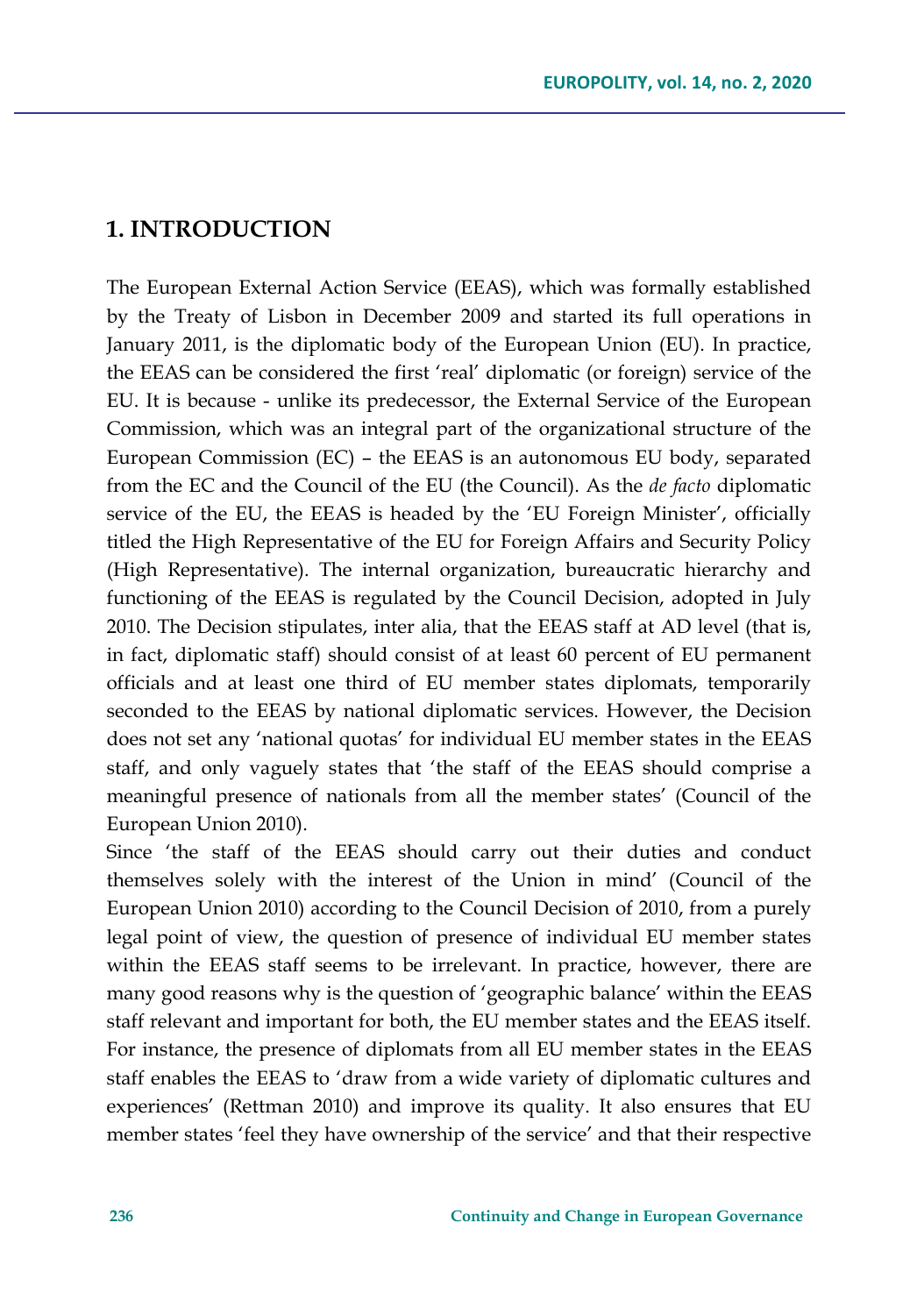populations believe that the EU's foreign policy institutions work in their interest (AFP 2010); this, in turn, strengthens EU member states' positive perceptions of the EEAS and motivates them to engage in EU diplomacy. Furthermore, working for the EEAS provides unique professional experience which staff members might later apply in their respective national diplomatic services. In short, participation and representation in the EEAS is an opportunity for EU member states to improve their own diplomats' skills, national diplomatic services, and EU diplomacy more generally. Although legally EEAS staff 'shall neither seek nor take instruction from any government' (Council of the European Union 2010), states usually exercise some degree of informal influence over their nationals in the EEAS in practice (Henőkl 2014). Therefore, EU member states want to be represented in the EEAS's staff to safeguard their channels of influence and keep their eyes and ears in the service.

Thus, it is not surprising that the issue of EU member states' representation on the EEAS staff was a major topic of discussion during the 2009–10 debates about the service's future. The issue was of special concern for newer EU member states, whose representatives emphasised 'the need for geographical balance' (Ministry of Foreign Affairs, Republic of Slovenia 2010), claimed that the 'proportional representation of member states' should be a 'key principle' of the EEAS (Ministry of Foreign Affairs of the Czech Republic 2010), and stressed their desire to see 'all EU member states represented in the EEAS and geographical balance observed' (Ministry of Foreign Affairs of the Republic of Latvia 2010). In addition, some of these countries' members of European parliament proposed hiring quotas to ensure the adequate representation of all EU member states in the service, which was, however, eventually rejected.

Almost a decade later, this study examines evolution of individual EU member states' representation within the EEAS staff to determine how successfully these decisions were implemented. It uses Slovakia's representation in the EEAS staff between 2012 and 2019 as a case study. It evaluates general development trends, analyses and compares statistical data from the EU, considers data collected from interviews with EEAS staff members, and discusses possible factors influencing Slovakian representation in the EEAS's staff.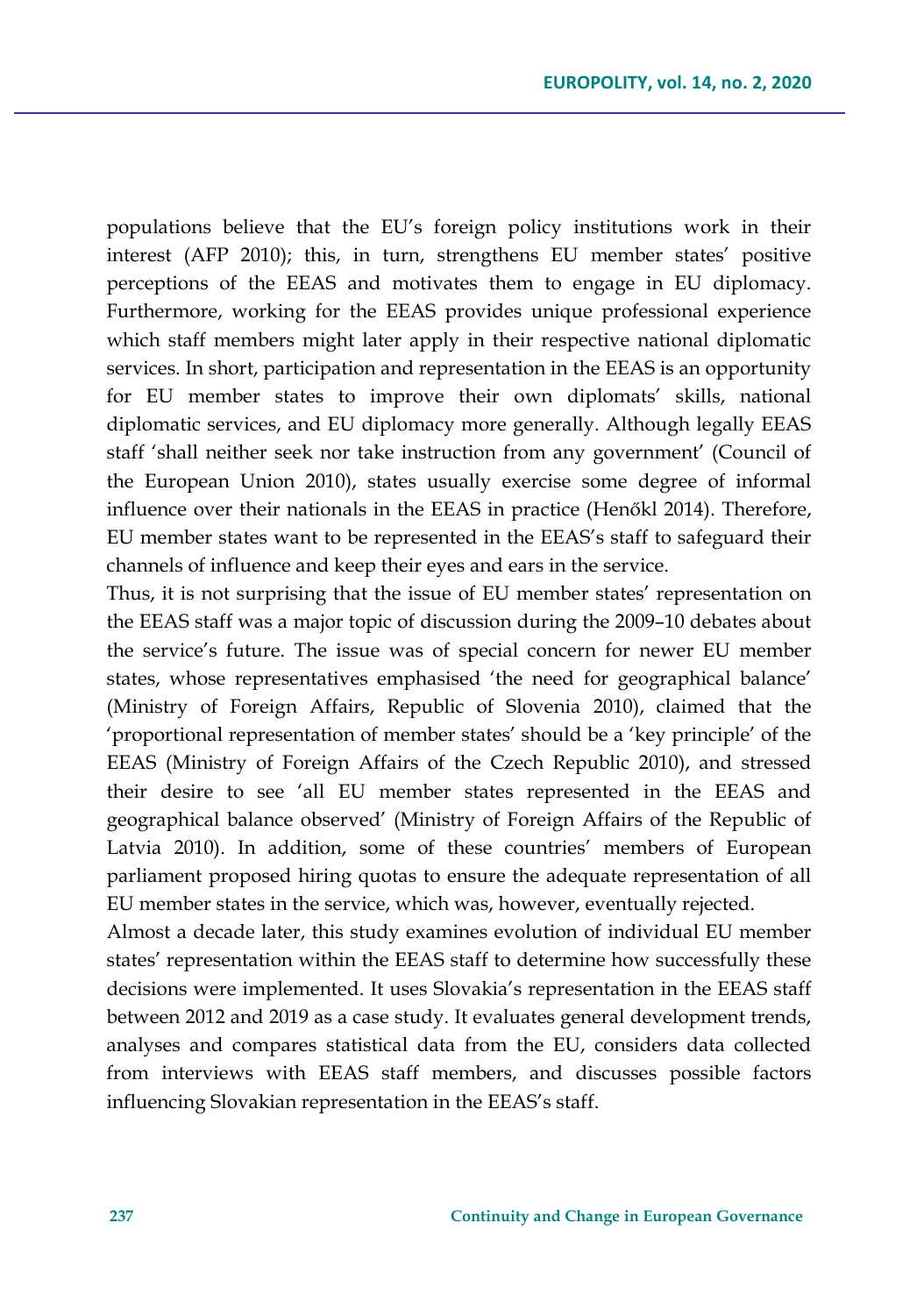This study proceeds as follows. Section two conducts a short literature review. Section three explains this study's methodology and research methods, paying special attention to defining and evaluating adequate representation in the EEAS staff. Section four defines EEAS staff's roles and positions in the EEAS's bureaucratic hierarchy. Sections five and six analyse Slovakia's representation in the EEAS's staff. Section seven discusses possible factors influencing Slovak representation in the EEAS's staff, and section eight concludes and reflects upon this paper.

### **2. LITERATURE REVIEW**

The literature on the EEAS's organisation and functioning pays relatively little attention to the representation of individual EU member states within the EEAS staff. However, several researchers addressed this issue in their academic works in recent years. For example, Duke and Lange (2013) analysed the presence of individual EU member states within the EEAS staff over first two years the EEAS's existence, concluding that 'many of the newer EU member states (post 2004 and 2007) were under-represented as a percentage of overall AD level (diplomatic) staff", noting that 'it is not clear whether this was the result of the overall availability of national diplomats for EEAS positions, or whether it is an issue of qualifications and experience for highly competitive appointments'. Formuszewicz and Kumoch (2010) examined the first appointments of EU delegation heads in terms of nationality structure, concluding that 'clear discrepancy is visible in how individual Member States' nationals are represented within the service', pointing out that 'only two Heads of Delegation - out of 115 worldwide - were citizens of the new Member States'. Formuszewicz and Liszczyk (2013) explored the EEAS's staffing policy and its effects on representation, concluding that disparity between the 'old' and 'new' EU member states in the EEAS staff structure, inherited from DG RELEX, has been 'reduced, but not eliminated', either at the headquarters or in the EU delegations, adding that it is advisable in this connection to focus more on the recruitment practices which should be more transparent and accountable for EU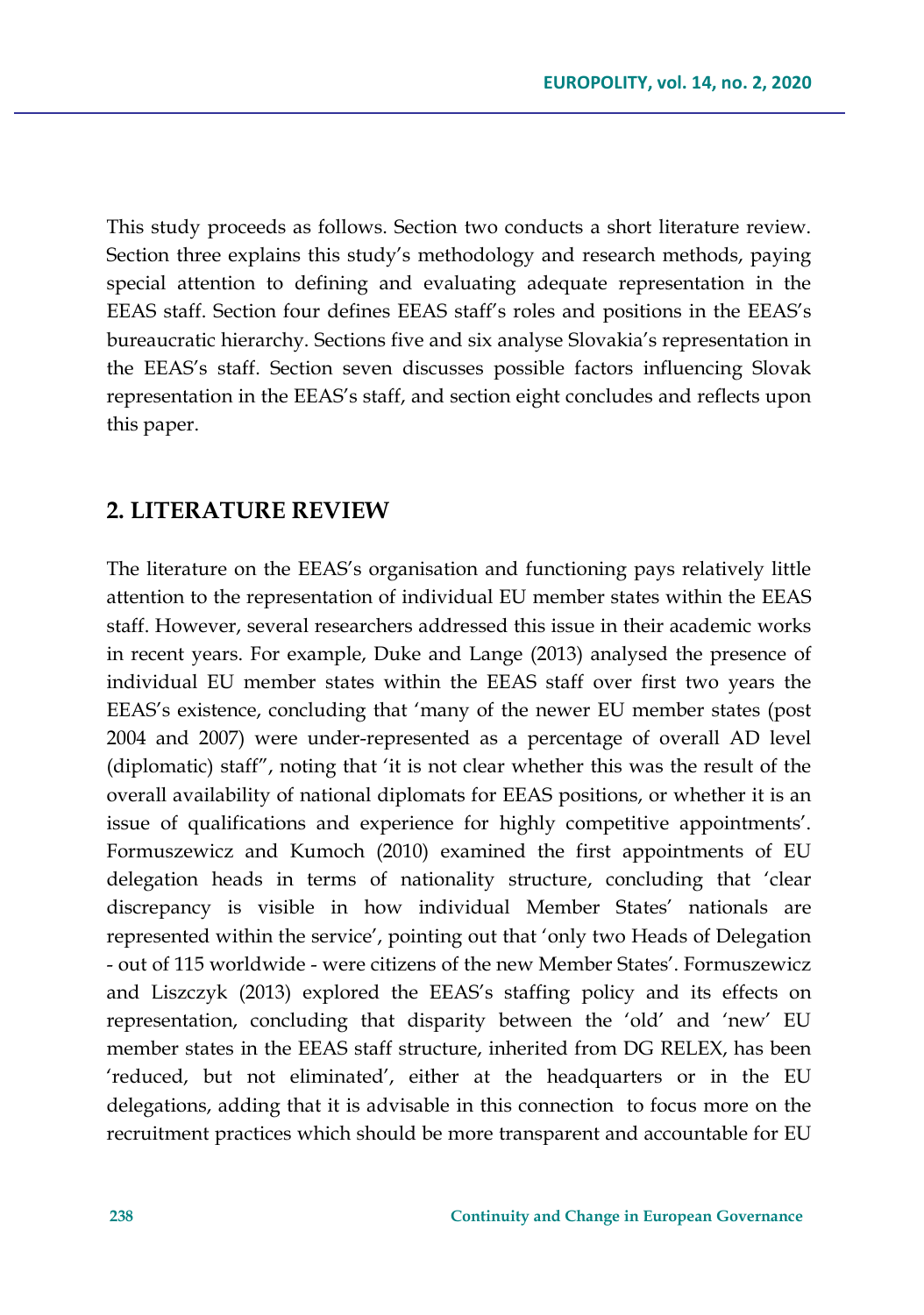member states. Novotná (2014) analysed how effective EU member states were at getting their nationals within the EEAS staff in 2010-14, concluding that 'new Member States were not particularly successful at filling posts in the early years', which is especially true for senior management posts. Most recently, Dostál and Fuchsová (2019) analysed the representation of Czech nationals within the EEAS staff, focusing not only on the numbers and share of Czechs in the EEAS diplomatic staff, but also on the geographic distribution of posts occupied by Czech nationals within the network of EU delegations around the world, concluding that although, overall, the Czechs are overrepresented in the EEAS diplomatic staff, the 'Czech' posts in EU delegations are located in countries that are not a priority from the perspective of Czech foreign policy, and thus are relatively less 'valuable'. Beside academic works, there are also several documents produced by EU institutions which review the issue of representation vis-à-vis the EEAS staff. The most important of these is the EEAS's annual human resources report, which provides various statistics on EEAS staff and breaks down the staff by nationality.

The abovementioned academic works and documents generally focus on a relatively short period or particular questions of the EU member state´s representation in the EEAS staff and do not provide a comprehensive evaluation of an EU member state representation in the EEAS staff. In order to address this gap in the academic literature, this study brings a comprehensive look at the EU member state representation in the EEAS staff in 2012-2019 on the example of Slovakia. Moreover, it includes also the section trying to explain possible causes of this development.

## **3.METHODOLOGY: EVALUATING MEMBER STATES' REPRESENTATION IN THE EEAS**

It is practically impossible for all EU member states to be equally represented within the EEAS, in part because small EU member states are unable to allocate sufficient staff for the needs of the EEAS. Thus, we should evaluate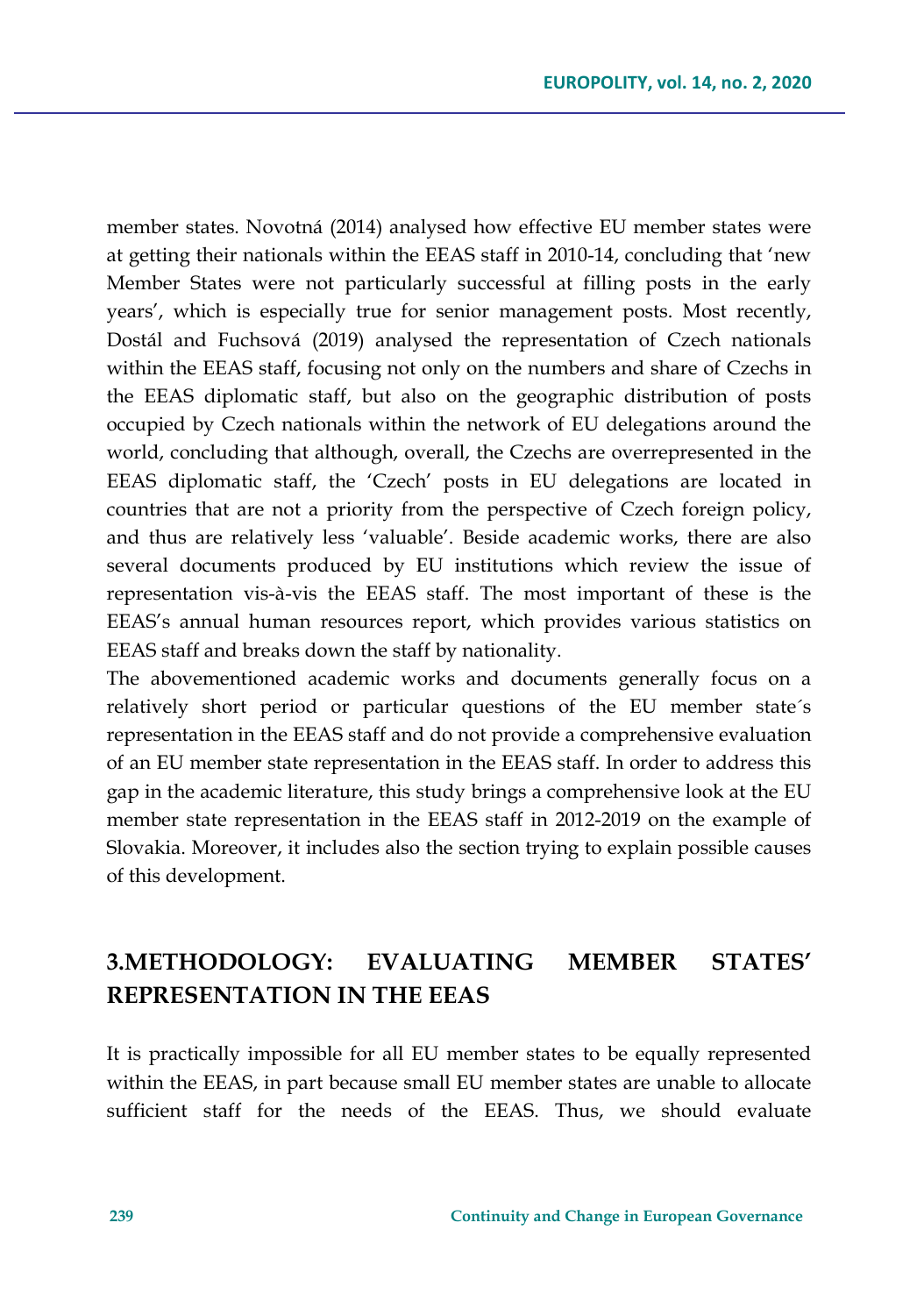representation within the EEAS staff not by comparing the numbers of EEAS staff from each EU member state, but should instead take into account member states' capacity to supply the EEAS with staff. For this reason, the EEAS itself judges EU member states' representation in the EEAS by comparing the proportion of the EEAS's staff belonging to a given state to that state's proportion of the EU population as a whole. The basic principle of this methodology will also be used in this work. First, this paper establishes a hypothetical national quota (HNQ) for EEAS staff on the basis of a state's percentage of the EU population at large. We call our measure a hypothetical quota because the EU itself does not employ a quote when filling positions within the EEAS. A state's HNQ value therefore represents the optimal number of posts its representatives should receive within the EEAS staff, by category (see section 4 for a full breakdown of the categories of EEAS staff):

Total Number of EEAS Staff (in a given category) HNQ = % of total EU population of an EU member state  $\star$ 100

The resulting HNQ value will be then deducted from the actual number of posts an EU member state has been given within a particular category of the EEAS staff, according to the formula:

Number of posts given to an EU member state in a given category within the EEAS staff  $-$  HNQ  $=$  X.

A state's representation within a given category of the EEAS staff will be then evaluated depending on the value of X, according to the following rules:

a) If the value of X is between -1 and 1, a state is considered to be *adequately represented*;

b) If the value of X is higher than 1, a state is considered to be *overrepresented*;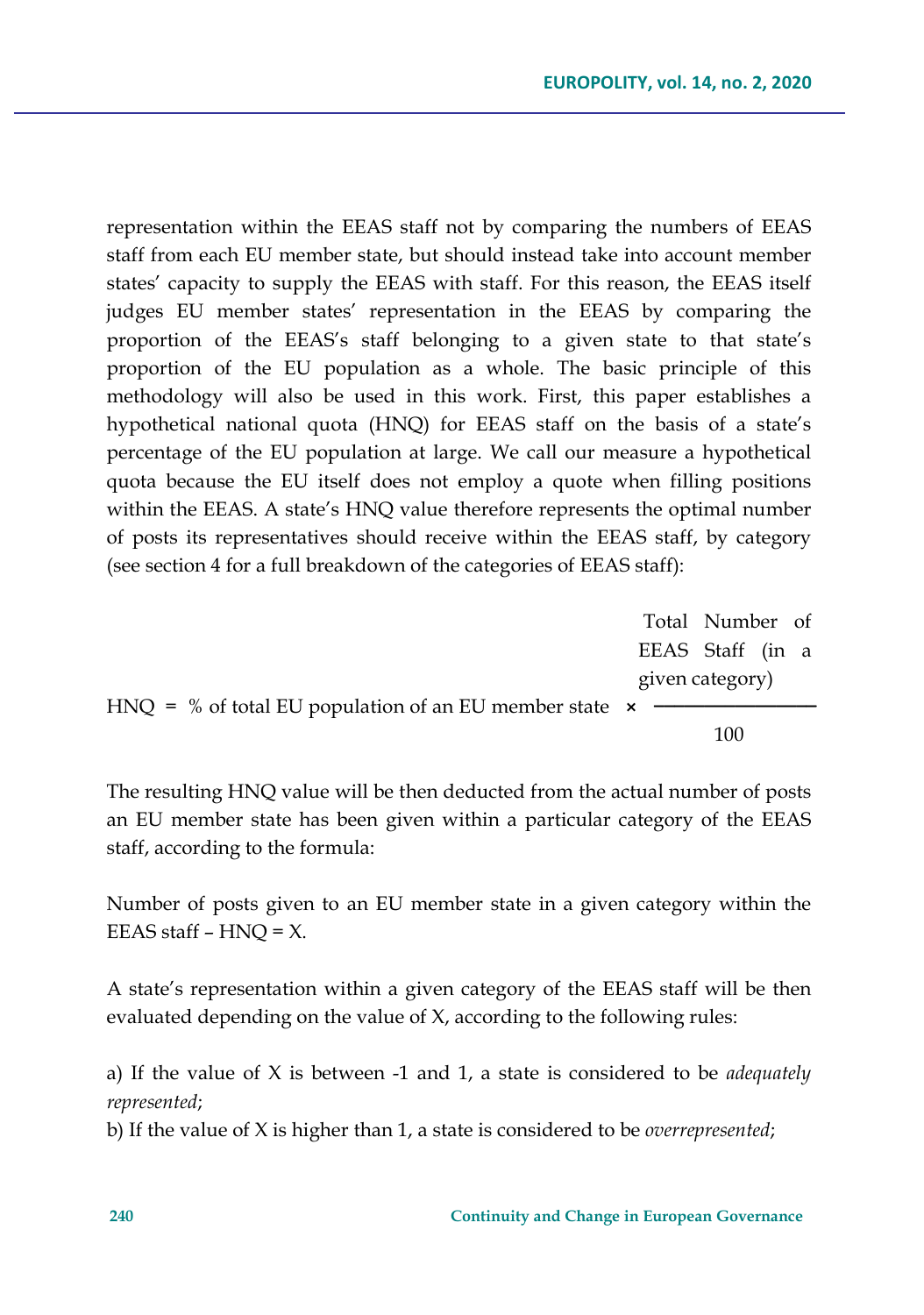c) If the value of X is lower than -1, a state is considered to be *underrepresented*.

The degree of a state's representation is expressed in the number of its extra or missing posts in a given category of the EEAS staff. The number of extra or missing posts will be calculated as the value of X rounded down to the nearest whole number.

This paper also assesses states' representation within the EEAS staff on the whole as an auxiliary parameter, and compares this with their percentage of the EU population as a whole – especially when assessing the development of the EEAS over time.

## **4. CATEGORIES OF EEAS STAFF AND THEIR POSITION WITHIN THE EEAS'S BUREAUCRATIC HIERARCHY**

EEAS staff are either statutory staff or non-statutory staff, and each of these are divided into several categories. The former includes administrators (AD staff), assistants (AST staff), contract agents, and local agents; the latter includes seconded national experts (SNEs), junior professionals in delegations, stagiaires, and external staff. Each of these categories of staff within the EEAS have specific roles and functions which determine their position within the EEAS bureaucratic hierarchy – these are covered in turn, below.

AD staff perform 'managerial, conceptual and analytical duties' (Regulation No. 31 (EEC) 2014). In practice, their duties are similar to those of diplomats in national diplomatic services. AD staff are, by and large, the staff category most actively involved in the core business of the EEAS – i.e., the implementation of EU diplomacy – and occupy the de facto highest position within the EASS's bureaucratic hierarchy. AD staff themselves can be further sub-divided into officers and temporary agents (TAs). Whereas officers are permanent employees of the EEAS, TAs are diplomats from EU member states' national diplomatic services who are temporarily<sup>1</sup> attached to the EEAS.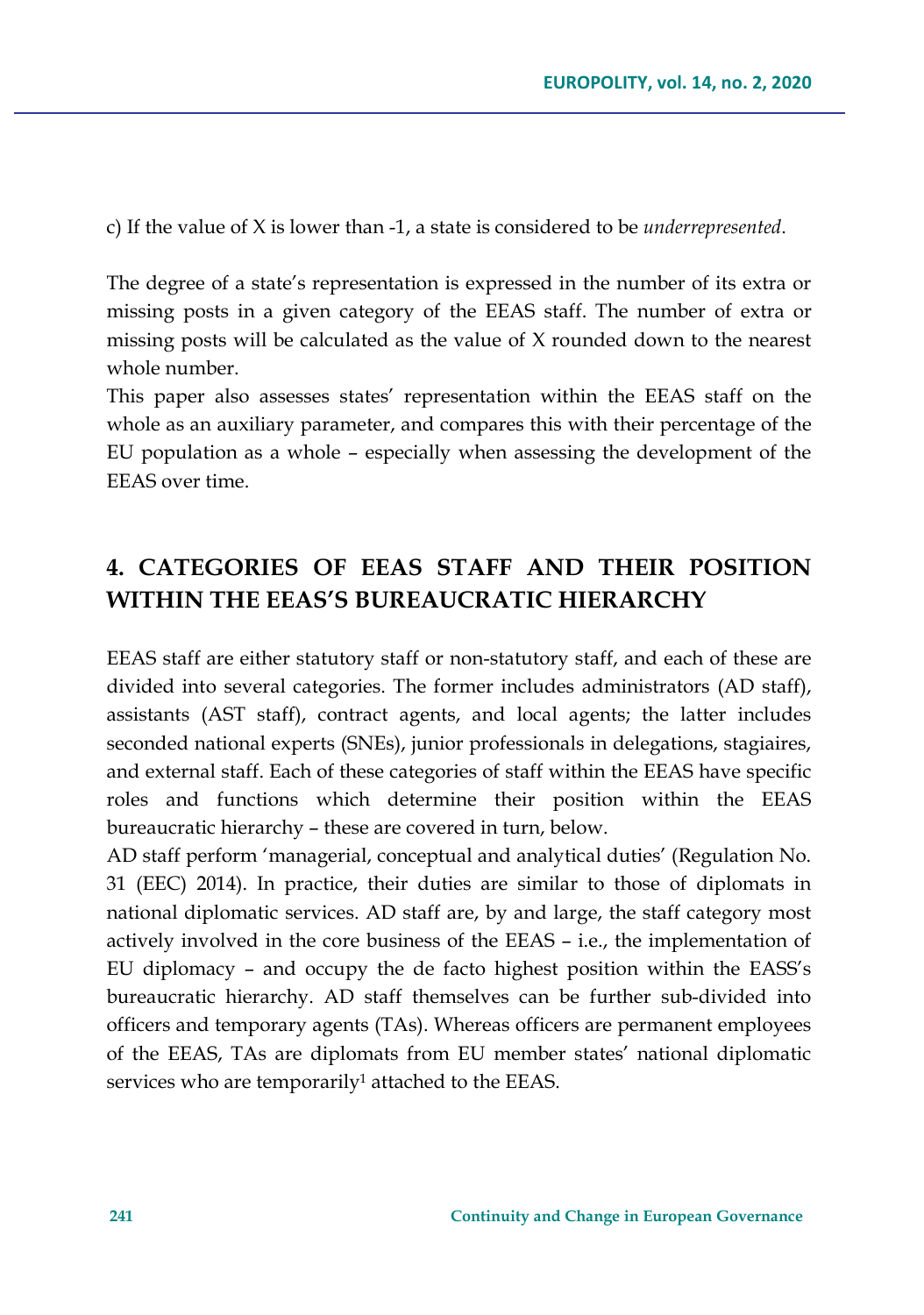AST staff and AST/SC staff are tasked with 'executive and technical duties' and 'clerical and secretarial duties' (Regulation No. 31 (EEC) 2014). AST staff perform roles are similar to those of administrative and technical staff in national diplomatic services – they assist AD staff in the implementation of their diplomatic tasks. Thus, they are lower in the EEAS's bureaucratic hierarchy than AD staff.

Contract agents 'carry out manual or administrative support service tasks' and perform the duties of temporarily absent EEAS staff (European External Action Service 2017). By contrast, local agents are tasked with 'manual or service duties' (European External Action Service 2017). Their duties are similar to those performed by service and/or locally engaged staff in national diplomatic services. Unlike the three other categories of EEAS staff listed above, local agents are only found at EU delegations, and not at the EEAS headquarters in Brussels. In addition, they are usually citizens of the respective receiving state, and not the citizens of the EU and its member states.

Regarding non-statutory staff, SNEs perform functions similar to those of AD staff; they are involved in the implementation of EU diplomacy. Unlike AD staff, however, the employment costs of SNEs are covered, fully or partially, by their sending national diplomatic services of EU member states. As a result, the number of SNEs within the overall EEAS staff and the representation of states within this category of EEAS staff depend mostly on various national diplomatic services' willingness to send their diplomats to these posts and cover their costs. Regarding the rest of the EEAS's non-statutory staff, stagiaries and junior professionals in delegations belong to trainee staff, and external staff are contracted by private companies or job agencies to deliver specialised services or carry out short-term duties for the EEAS.

This study will focus primarily on EEAS statutory staff – AD staff, AST staff, contract agents, and SNEs – because these are the most important categories of EEAS staff in terms of the functions performed, having the most significant influence on the performance of EEAS core business, that is EU diplomacy. Other categories of EEAS staff are less relevant to this paper because of their very limited possibilities of influencing the EEAS core activities and in some cases also no representation of EU member states citizens in these categories of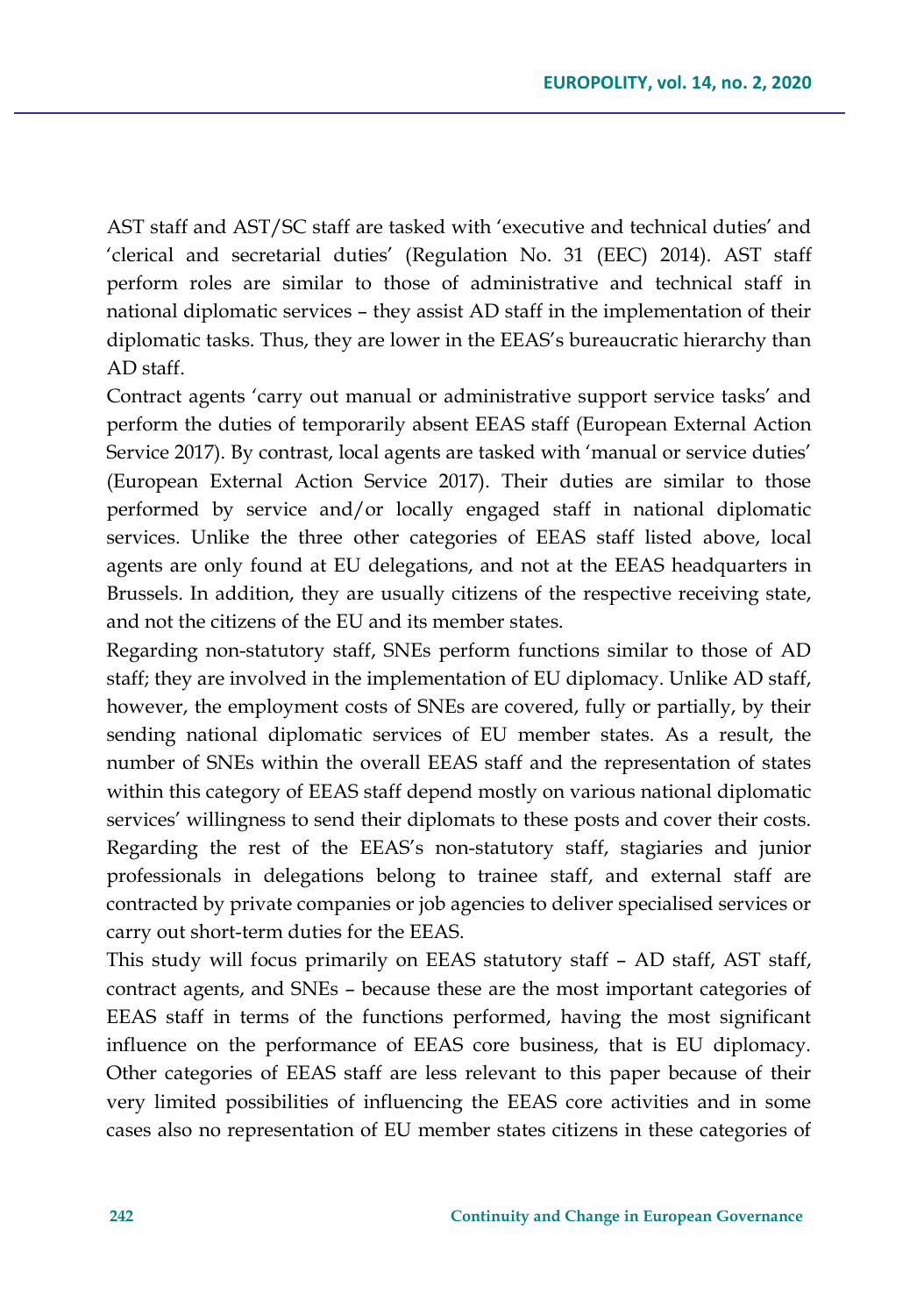EEAS staff (for example, local agents are usually recruited from among the citizens of third countries).

# **5. SLOVAKIA'S REPRESENTATION IN THE EEAS'S AD STAFF**

5.1. Trends between 2012 and 2019

Table 1 demonstrates that Slovakia's representation within the EEAS's AD staff was identical, in absolute numbers, in 2012 and in 2019. However, as the EEAS itself expanded over this period, there were less Slovaks as a share of total AD staff in 2019 than in 2012. Slovakia's representation in the AD staff was strongest (in both absolute and relative terms) in the years 2017 and 2018, and was weakest in 2015. Overall, Slovakia's representation was relatively stable, even considering the drop in representation between 2014 and 2016. This means that there is no clear, observable trend in Slovakia's representation in the AD staff between 2012 and 2019. Table 1 also demonstrates that Slovakia was better represented at the EEAS headquarters than it was in EU delegations, except for in 2015.

|                                 | 2012 | 2013  | 2014          | 2015 | 2016           | 2017           | 2018 | 2019 |
|---------------------------------|------|-------|---------------|------|----------------|----------------|------|------|
| ea                              |      |       |               |      |                |                |      |      |
|                                 |      |       |               |      |                |                |      |      |
| Slovaks in AD staff at EU 5     |      | n. a. | 3             | 2    | 3              | 5              | 6    | 5    |
| headquarters                    |      |       |               |      |                |                |      |      |
| % of EEAS's AD staff at EU 0.92 |      | n. a. | 0.53          | 0.36 | 0.54           | 0.93           | 1.09 | 0.92 |
| headquarters                    |      |       |               |      |                |                |      |      |
| Slovaks in AD staff in EU 3     |      | n. a. | $\mathcal{P}$ | 2    | $\overline{2}$ | $\overline{4}$ | 3    | 3    |
| delegations                     |      |       |               |      |                |                |      |      |
| % of EEAS's AD staff in EU 0.88 |      | n. a. | 0.52          | 0.52 | 0.51           | 1.01           | 0.76 | 0.77 |
| delegations                     |      |       |               |      |                |                |      |      |

**Table no 1.** Slovaks in EEAS AD staff, 2012-2019.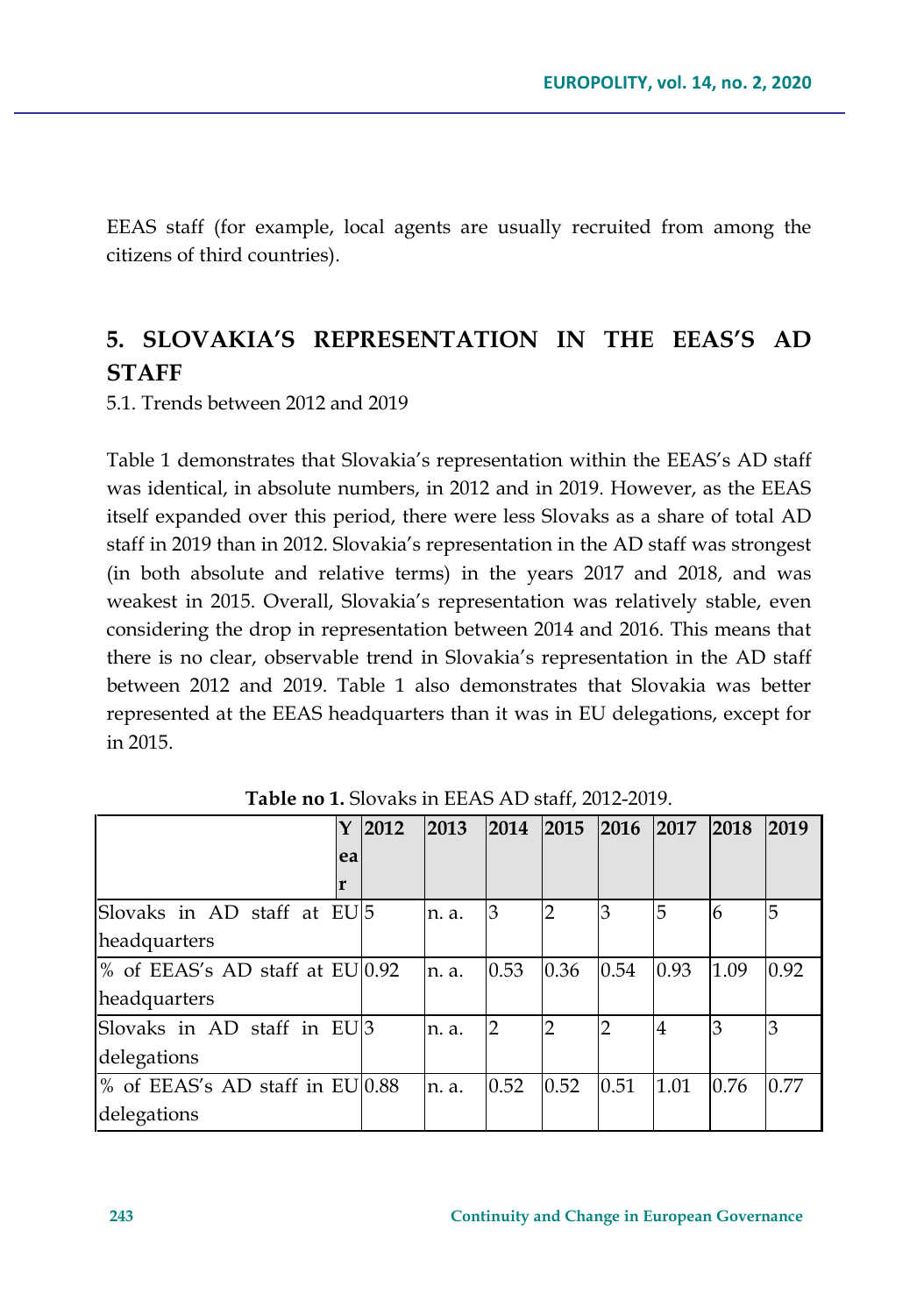| Slovaks in EEAS's total AD 8                   |  |  |  |  |
|------------------------------------------------|--|--|--|--|
| staff                                          |  |  |  |  |
| % of Slovaks in EEAS's total $ 0.90 $ $ 0.75 $ |  |  |  |  |
| $AD$ staff                                     |  |  |  |  |

*Source: Author´s own elaboration based on O'Sullivan 2012; European External Action Service, 2015; European External Action Service, 2016; European External Action Service, 2017; European External Action Service, 2018; Ministry of Foreign and European Affairs of the Slovak Republic, 2020.*

Table 2 lists the formal status of the Slovaks who worked in the EEAS's AD staff between 2012 and 2019. It shows that, throughout this period (with the exception of 2015 and 2016), most Slovaks were TAs and some were officials. In addition, it shows that Slovaks did not comprise more than 0.5% of all officials during this period – less than half of Slovakia's percentage share of the overall EU population (about 1.1% during the observed period).

|                                    | Year | 2012           | <b>2013</b> | 2014 | <b>2015</b> | <b>2016</b> | 2017        | 2018     | 2019 |
|------------------------------------|------|----------------|-------------|------|-------------|-------------|-------------|----------|------|
| Slovak officials in the EEAS's 3   |      |                | 3           | າ    | 2           | З           |             |          |      |
| AD staff                           |      |                |             |      |             |             |             |          |      |
| % of total officials in the 0.45   |      |                | 0.48        | 0.32 | 0.32        | 0.47        | 0.48        | 0.48     | 0.33 |
| EEAS's AD staff                    |      |                |             |      |             |             |             |          |      |
| Slovak TAs in the EEAS's AD5       |      | $\overline{4}$ | 3           | 2    | 2           | 6           | 6           | 6        |      |
| staff                              |      |                |             |      |             |             |             |          |      |
| % of total TAs in the EEAS's 2.02  |      |                | 1.30        | 0.94 | 0.65        | 0.67        | 1.95        | 1.89     | 1.87 |
| AD staff                           |      |                |             |      |             |             |             |          |      |
| <b>Slovaks in AD staff – total</b> | l8   | 7              | 5           | 4    | 15          | q           | $\mathbf Q$ | $\bf{8}$ |      |
| % of total EEAS AD staff           |      | 0.90           | 0.75        | 0.53 | 0.43        | 0.53        | 0.96        | 0.95     | 0.86 |

**Table no 2.** Slovaks in the EEAS's AD staff (officials and TAs), 2012–2019.

*Source: Author´s own elaboration based on O'Sullivan, 2012; European External Action Service 2013; European External Action Service 2015; European External Action Service 2016; European External Action Service 2017; European External Action Service 2018; Ministry of Foreign and European Affairs of the Slovak Republic 2020.*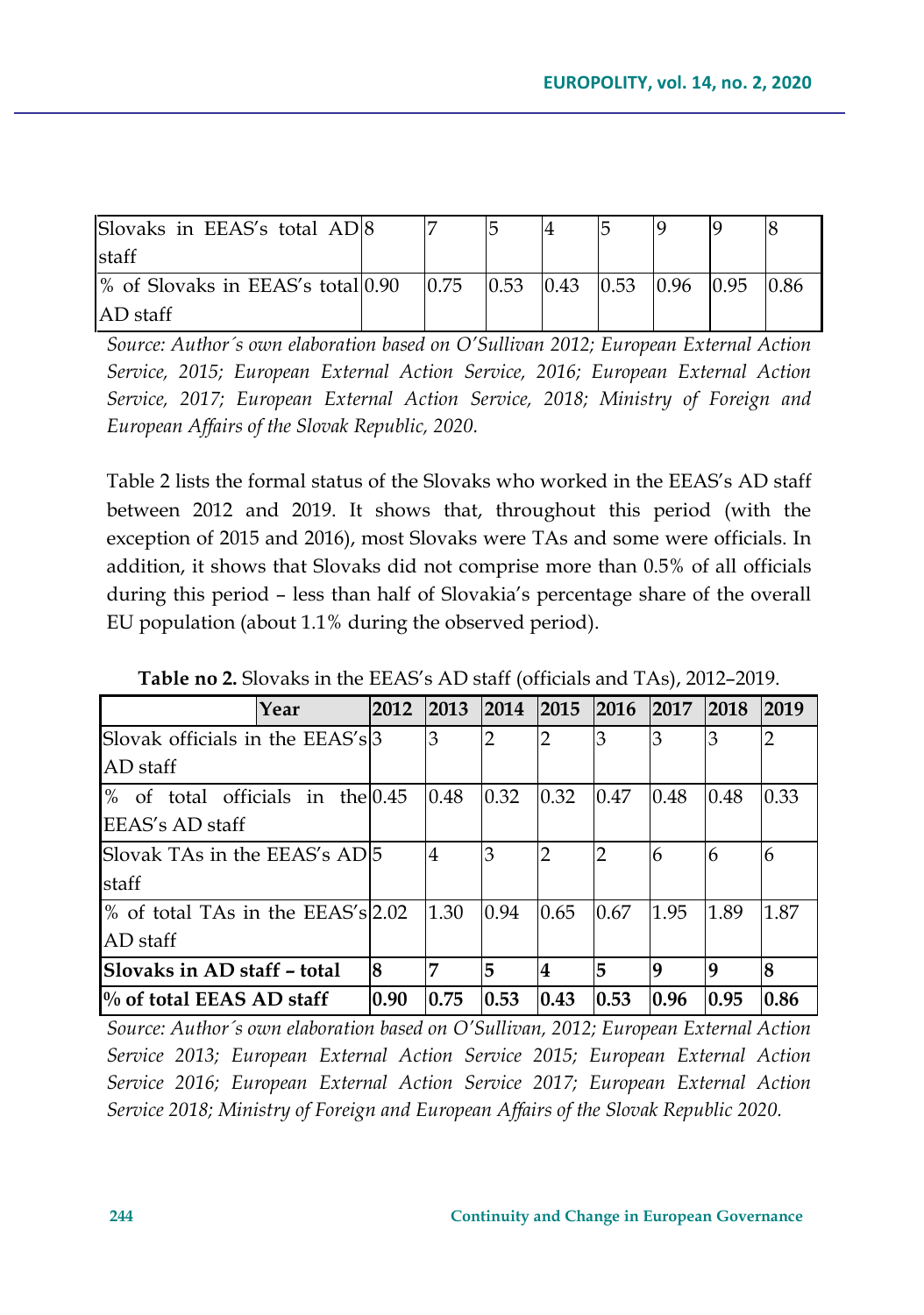Slovak representation within the EEAS's AD management staff was relatively poor in this period as well. At no point between 2012 and 2019 did Slovaks' share of the overall number of this type of staff exceed 0.8 %, and between 2014 and 2016, they were not represented at all (Table 3).

|                                                  | Year | 2012 2013 | 2014 | 2015 | 2016 | 2017 | 2018 | 2019  |
|--------------------------------------------------|------|-----------|------|------|------|------|------|-------|
| Slovaks in the EEAS's 2                          |      |           |      |      |      |      |      |       |
| AD management staff                              |      |           |      |      |      |      |      |       |
| % of total EEAS AD $\vert 0.79 \vert \vert 0.38$ |      |           | 0.00 | 0.00 | 0.00 | 0.74 | 0.76 | n. a. |
| management staff                                 |      |           |      |      |      |      |      |       |

**Table no 3.** Slovaks in the EEAS's AD management staff, 2012-2019.

*Source: Author´s own elaboration based on European External Action Service 2019; Ministry of Foreign and European Affairs of the Slovak Republic 2020.*

Between 2013 and 2016, Slovakia was not represented at all among the heads of EU delegations – a specific subcategory of the EEAS's AD management staff (Table 4). Between 2016 and 2019, Slovaks occupied two such positions – approximately a 1.4 % share, and thus more adequate representation than the posts described above.

|                         | Year 2012         | 2013 | 2014 | 2015 | 2016 | 2017 | 2018 | 2019 |
|-------------------------|-------------------|------|------|------|------|------|------|------|
| Heads<br>οf             | $EU$ <sup>1</sup> |      |      |      |      |      |      |      |
| Delegations             | from              |      |      |      |      |      |      |      |
| Slovakia                |                   |      |      |      |      |      |      |      |
| % of all Heads of $0.7$ |                   | 0.0  | 0.0  | 0.0  | 0.0  | 1.4  | 1.4  | 1.4  |
| <b>EU</b> Delegations   |                   |      |      |      |      |      |      |      |

**Table no 4.** Slovak heads of EU delegations, 2012-2019.

*Source: Author´s own elaboration based on European External Action Service 2019; Ministry of Foreign and European Affairs 2020.*

These tables show that none of the managerial positions held by Slovaks between 2017 and 2019 were at the EEAS's headquarters. This fact – together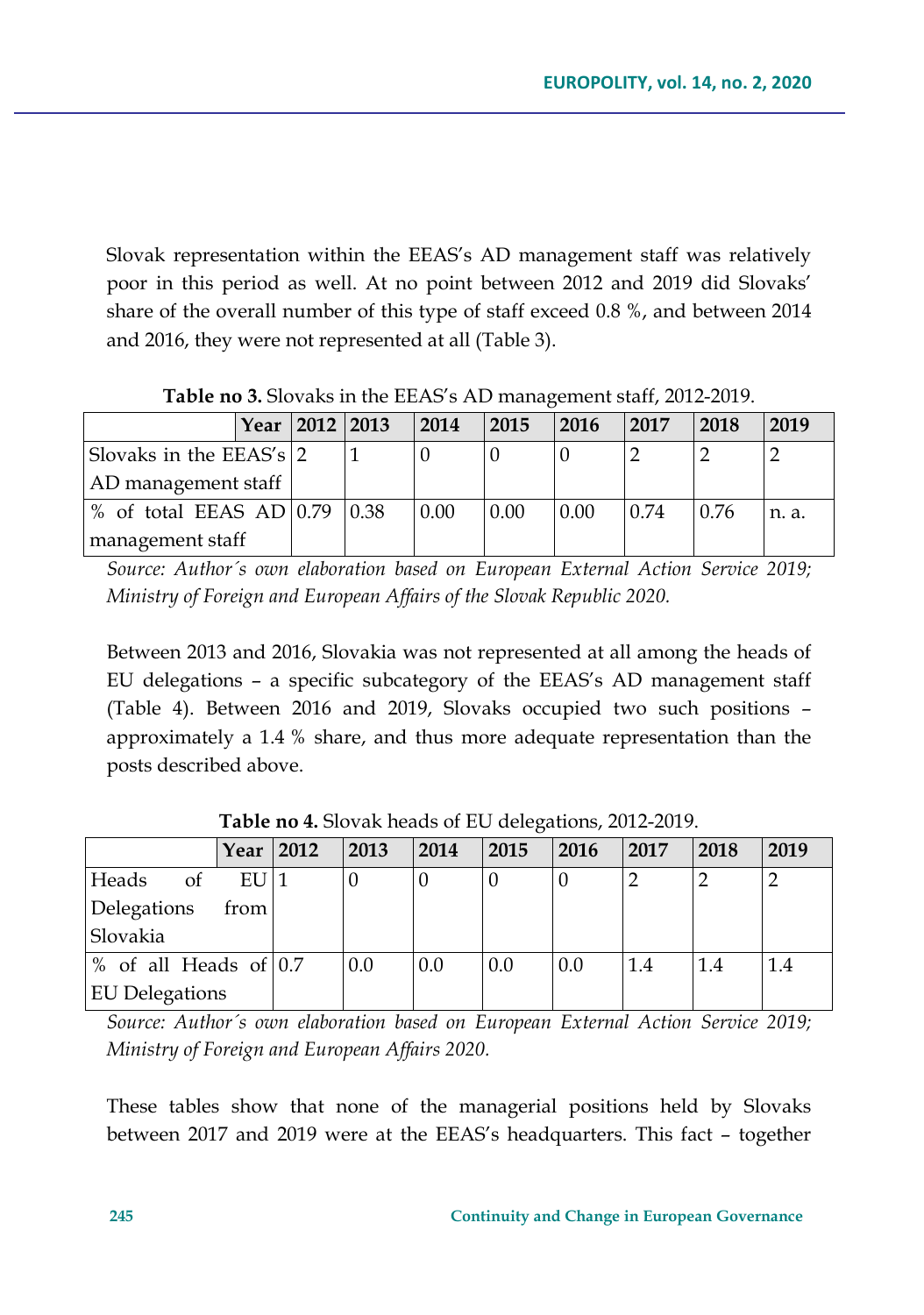with the fact that there were no Slovaks in the whole of the EEAS's AD management staff between 2014 and 2016 – means that Slovakia was not represented at all at the EEAS's headquarters in Brussels between 2014 and 2019.

### 5.2. The status quo in 2019

A comparison of the real numbers with the HNQ for 2019 (Table 5) shows that Slovakia was slightly underrepresented within the EEAS's AD staff in 2019. It was also underrepresented in the category of AD staff officials, and overrepresented within AD staff TAs. In addition, Table 5 shows that Slovakia was slightly underrepresented in EU delegations, represented adequately at the EEAS's headquarters, and adequately represented within the heads of EU delegations and the EEAS's AD management staff. However, it was underrepresented within the AD management staff at the EEAS's headquarters.

|               | Slovaks in Slovaks | AD staff AD staff in AD staff in<br>(in total) headquarters delegations | inSlovaks in | Slovaks Slovaks<br>$AD$ in<br>in<br>staff<br>officials | $-$ staff<br><b>TAs</b> | Slovaks<br>$AD$ <sup>AD</sup><br>management EU<br>staff<br>(total) | in Slovaks<br>as<br>of<br>heads<br>delegations |
|---------------|--------------------|-------------------------------------------------------------------------|--------------|--------------------------------------------------------|-------------------------|--------------------------------------------------------------------|------------------------------------------------|
| 2019          |                    |                                                                         |              |                                                        |                         | 2                                                                  |                                                |
| $2019_{H NQ}$ | 9.91               | 5.77                                                                    | 4.14         | 6.51                                                   | 3.40                    | 2.76                                                               | 1.49                                           |
| Result        | -1                 |                                                                         | $-1$         | $-4$                                                   | $+2$                    | 0                                                                  | $\Omega$                                       |

**Table no 5.** Slovaks in the EEAS's AD staff in 2019: real numbers and HNQ.

*Source: Author´s own calculation based on Ministry of Foreign and European Affairs of the Slovak Republic 2020.*

*Note: The share of Slovakia on the whole EU population was 1.06 % in 2019 according*  to Eurostat. This value was used to calculate HNQs for 2019 (2019<sub>HNO)</sub>.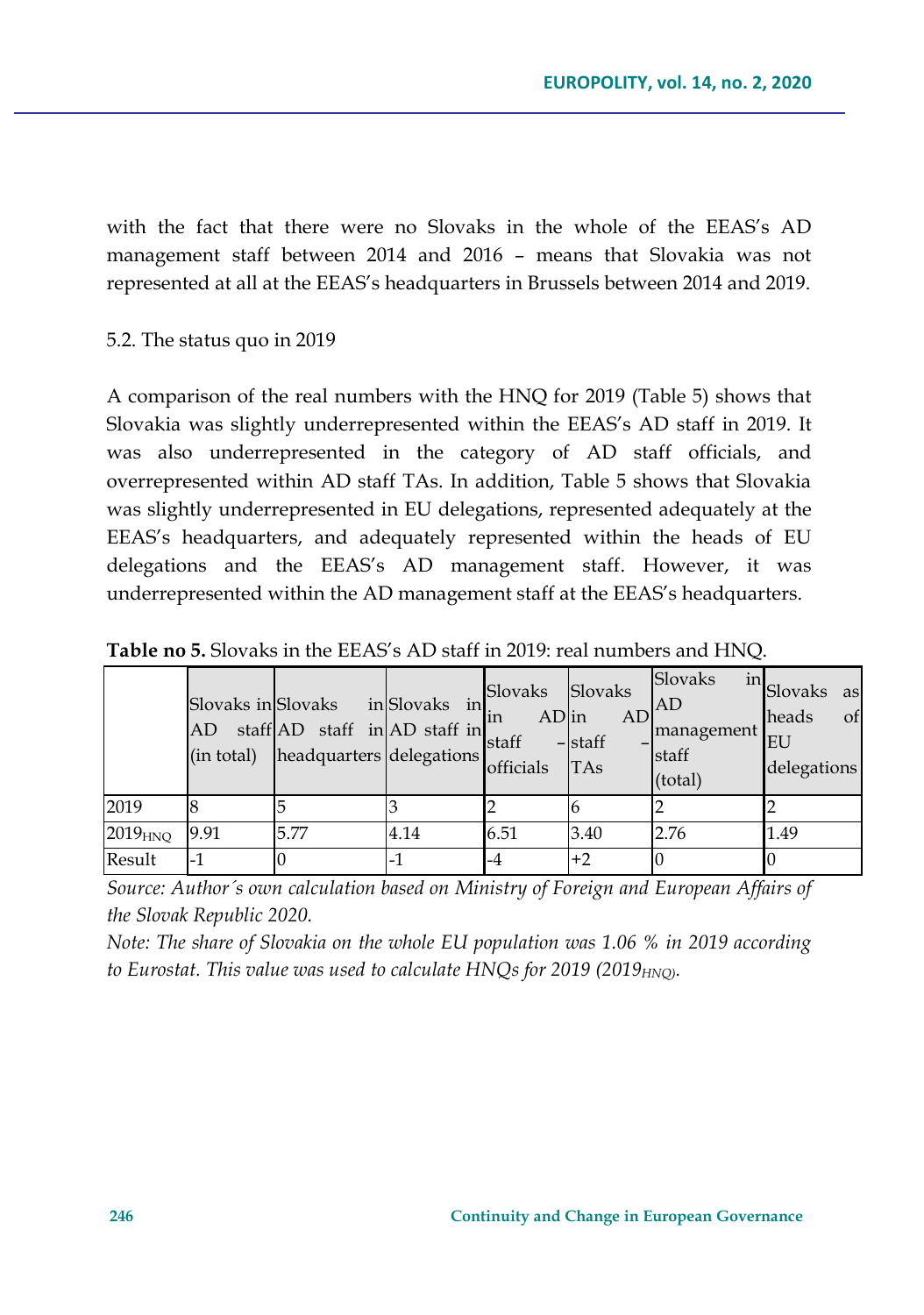# **6. SLOVAKIA'S REPRESENTATION WITHIN THE EEAS'S AST STAFF, CONTRACT AGENTS, AND SNEs**

6.1. Trends between 2012 and 2019

Table 6 demonstrates that Slovakia's representation within the EEAS's AST staff increased significantly between 2012 and 2019. Despite this net growth, however, it should be noted that Slovakia was better represented in this category of EEAS staff between 2013 and 2016 than in 2019. Thus, Slovak representation within the EEAS's AST staff has been declining since 2016, and has not been adequate – in the last three years of the observed period, the share of Slovaks within the AST staff was never above 0.5%. Table 6 also shows that Slovak representation within the EEAS's contract agents grew between 2012 and 2019, and that in this period its share in this category of the EEAS's staff more or less corresponded to its share of the EU's population and was therefore adequate. Regarding SNEs, Slovakia was consistently well-represented between 2014 and 2019 (data were not available for 2012 and 2013).

|                   | Year          | 2012           | 2013  | 2014 | 2015 | 2016 | 2017 | 2018 | 2019 |
|-------------------|---------------|----------------|-------|------|------|------|------|------|------|
| Slovak AST staff  |               | $\overline{2}$ | 4     | 4    | 5    | 4    | 3    | 3    | 3    |
| $\%$              | of the EEAS's | 0.31           | 0.61  | 0.60 | 0.77 | 0.61 | 0.48 | 0.48 | 0.49 |
| total AST staff   |               |                |       |      |      |      |      |      |      |
| Slovak            | contract      | 3              | 3     | 4    | 4    | 4    | 5    | 5    | 5    |
| agents            |               |                |       |      |      |      |      |      |      |
| $\%$<br>the<br>of | EEAS's        | 0.94           | 0.94  | 1.15 | 1.12 | 1.01 | 1.19 | 1.09 | 1.05 |
| total             | contract      |                |       |      |      |      |      |      |      |
| agents            |               |                |       |      |      |      |      |      |      |
| Slovak SNEs       |               | n. a.          | n. a. | 4    | 5    | 5    | 4    | 5    | 5    |
| $\%$              | of the EEAS's | n. a.          | n. a. | 0.99 | 1.15 | 1.12 | 0.89 | 1.14 | 1.10 |
| total SNEs        |               |                |       |      |      |      |      |      |      |

**Table no 6.** Slovaks within the EEAS's AST staff, contract agents, and SNEs, 2012-2019.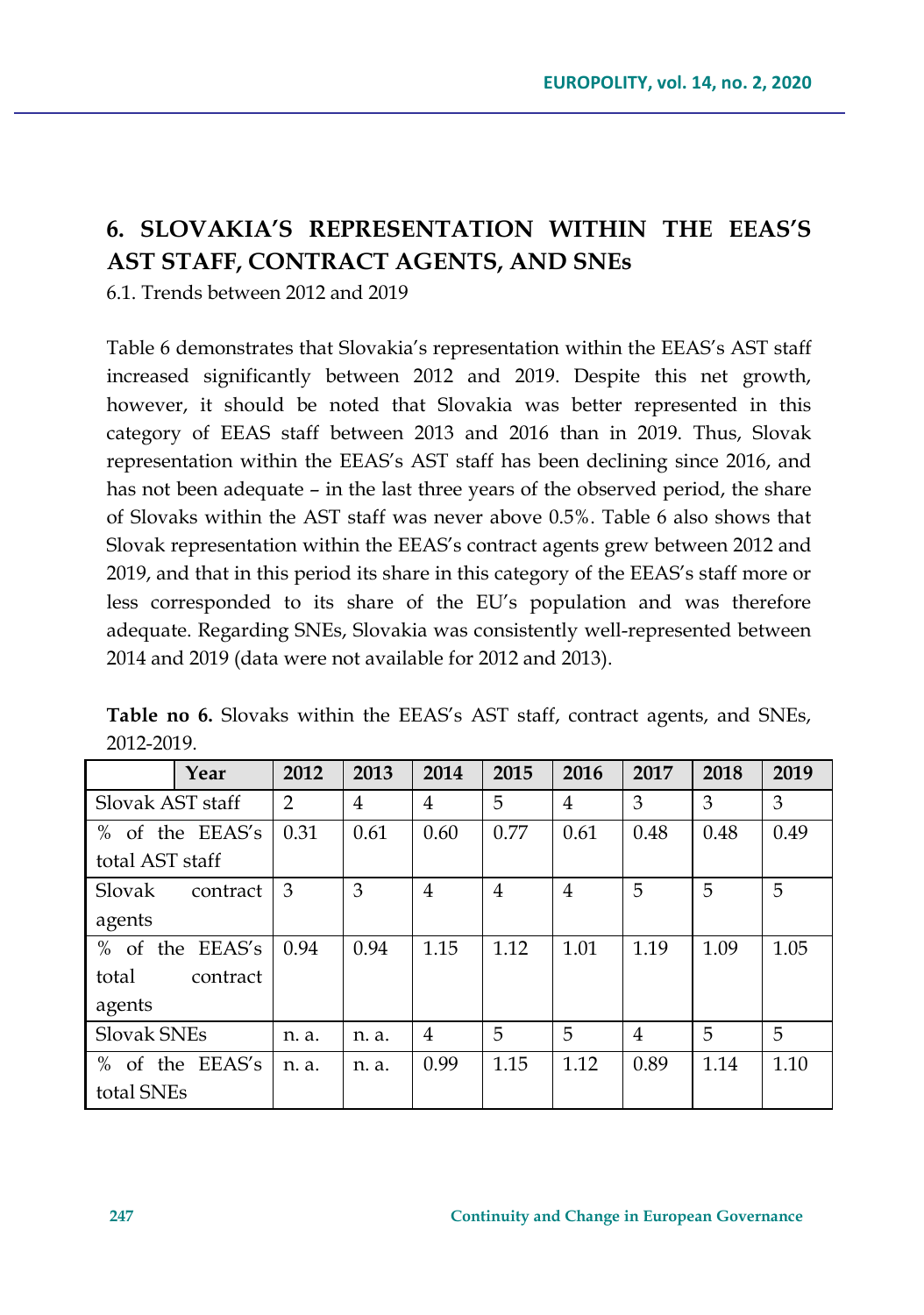*Source: Author´s own elaboration based on O'Sullivan, 2012; European External Action Service 2015; European External Action Service 2016; European External Action Service 2017; European External Action Service 2018; Ministry of Foreign and European Affairs of the Slovak Republic 2020.*

### 6.2. Status quo in 2019

Table 7 compares the real numbers of Slovaks within the EEAS's AST staff, contract agents, and SNEs in 2019 to that year's HNQ. It shows that in 2019 Slovakia was underrepresented within the EEAS's AST staff and adequately represented within the EEAS's contract agents and SNEs.

**Table no 7.** Slovaks within AST staff, Contract Agents, and SNEs in 2019: real numbers and HNQ.

|               | Slovaks<br>within<br>AST staff | Slovaks<br>within<br>Contract<br>Agents | Slovaks<br>within<br><b>SNEs</b> |
|---------------|--------------------------------|-----------------------------------------|----------------------------------|
| 2019          |                                | 5                                       | 5                                |
| $2019_{H NQ}$ | 6.48                           | 5.06                                    | 4.8                              |
| Result        | $-3$                           | 0                                       |                                  |

*Source: Author´s own elaboration based on O'Sullivan, 2012; European External Action Service 2015; European External Action Service 2016; European External Action Service 2017; European External Action Service 2018; Ministry of Foreign and European Affairs of the Slovak Republic 2020.*

*Note: The share of Slovakia on the whole EU population was 1.06 % in 2019 according*  to Eurostat. This value was used to calculate HNQs for 2019 (2019<sub>HNQ)</sub>.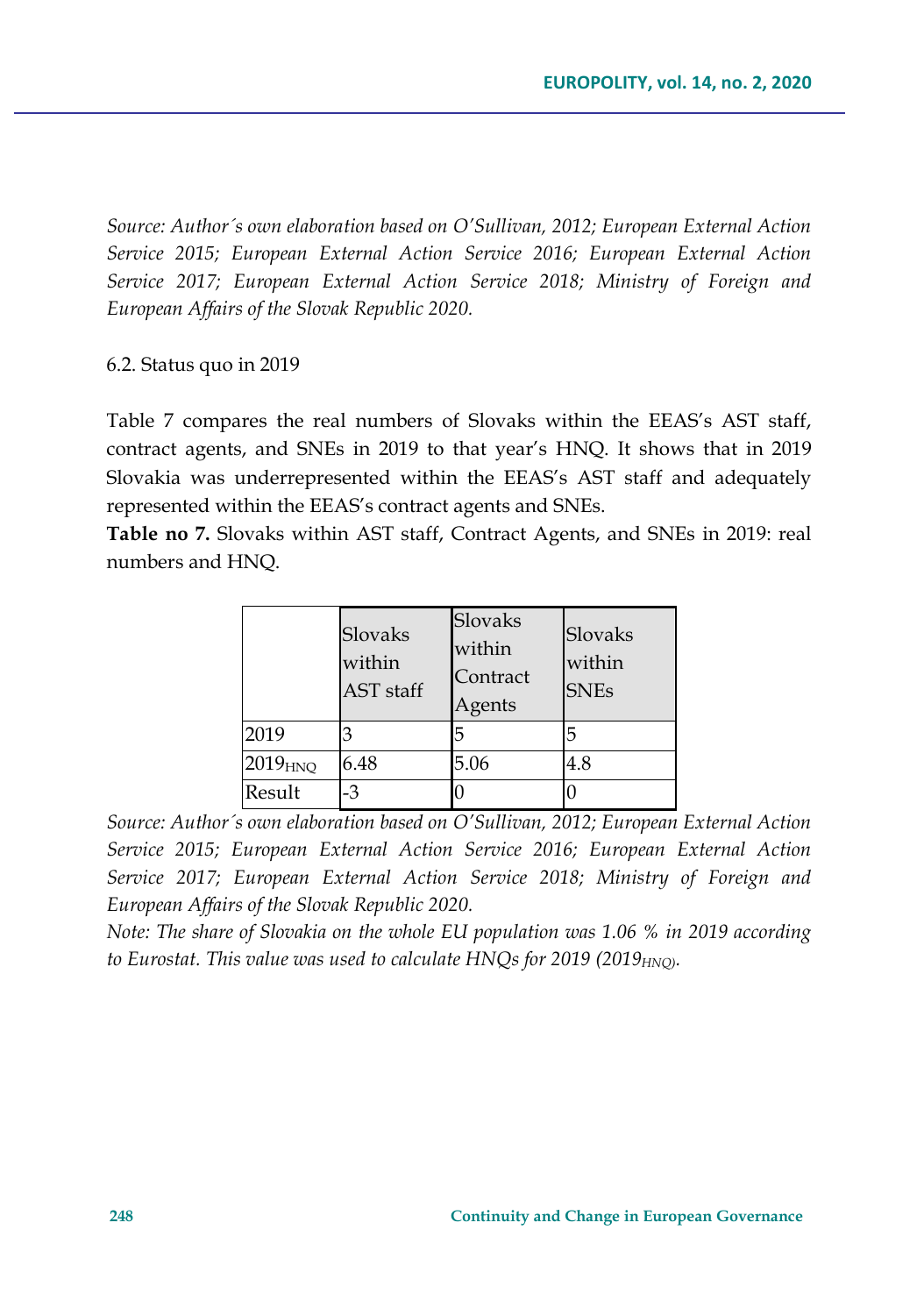# **7. POSSIBLE FACTORS INFLUENCING SLOVAKIA'S PRESENCE IN THE EEAS'S AD STAFF**

The interviews with EU diplomats, conducted by the author of this study in 2019, indicate, the EU member states' success in getting their nationals into the EEAS's staff and, consequently, their presence in the EEAS population, may be influenced by several factors.

One of these is a national ministry of foreign affairs' willingness to send its diplomats to the EEAS. Even though EU member states often have a sincere interest in having 'their people' in the EEAS, interviews with diplomats working in the EEAS indicated that, in practice, some ministries of foreign affairs avoid sending their diplomats to the EEAS because they prefer to keep their most experienced in their own national diplomatic services (Interview 1, 2, 3, 4).

Another influential factor is a national ministry of foreign affairs' career advancement system relative to that of the EEAS. Although ministries are obliged to guarantee their diplomats a post within their own national diplomatic service after they return from their temporary delegation within the EEAS, they are not obliged to guarantee assignment to a particular post (the same position they held before, say, or a position within the same department) or even to a post of a particular seniority. When – as in the case with the Ministry of Foreign Affairs for the Slovak Republic – a national ministry of foreign affairs does not stipulate such guarantees for diplomats serving in the EEAS, returning diplomats may be assigned to posts with different specialisations and/or a post of a lower seniority than they had held before their departure. Thus, diplomats have the (largely justified) impression that working with the EEAS might slow their career advancement in their own national foreign service and be discouraged from applying for posts within the EEAS (Interview 1, 2, 3, 4). Thus, situations like Slovakia's may result in a lower number of Slovak applicants for work at the EEAS and ultimately contribute to its poor representation within the EEAS's staff.

In a similar vein, the institutional culture of a national ministry of foreign affairs may influence that country's representation within the EEAS*.* For instance, our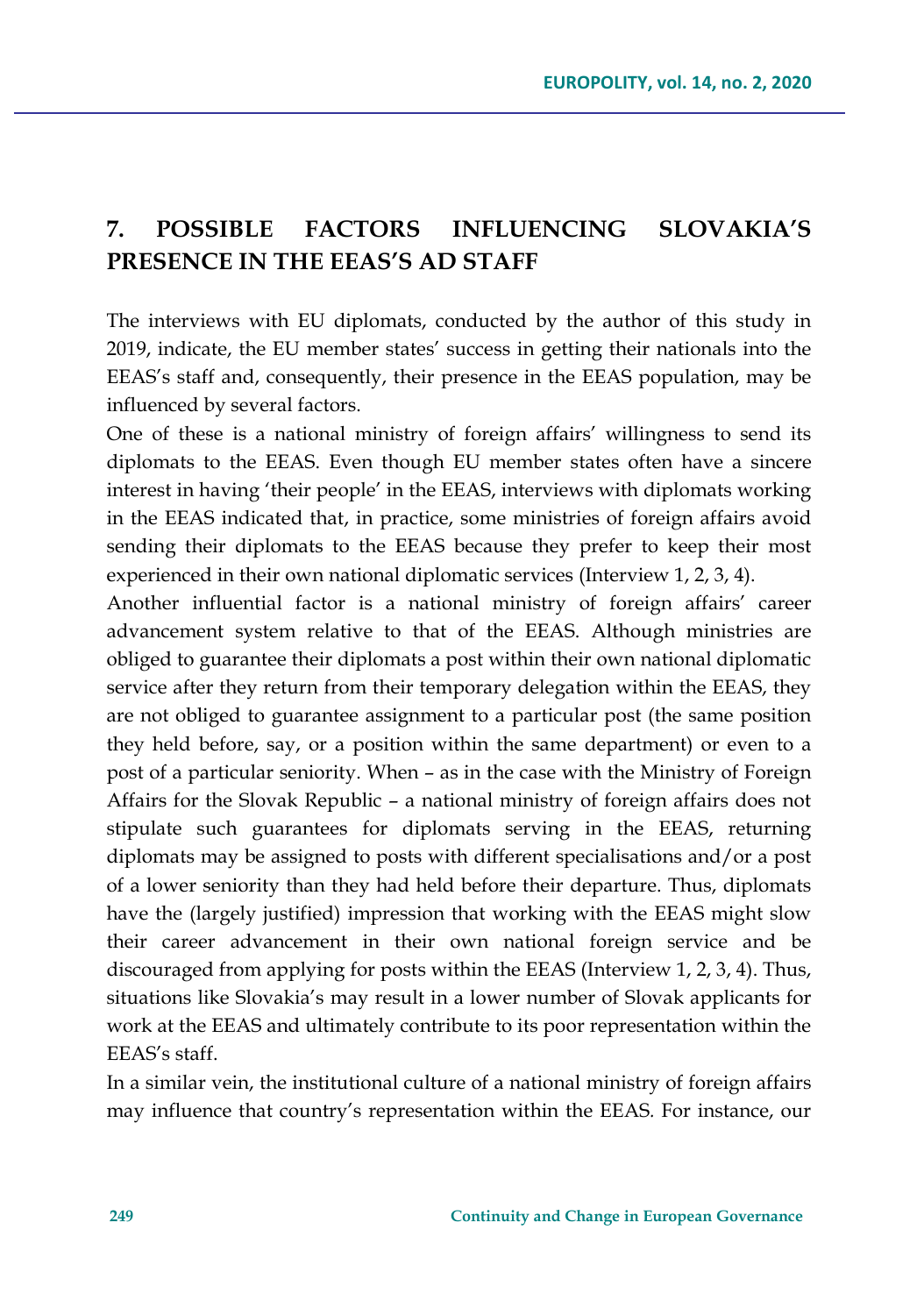interviews indicate that EEAS diplomats consider that their national colleagues' perceptions of their work in (or applications to work in) the EEAS can damage their professional image (Interview 1, 3, 4) by, for example, generating perceptions that they are not loyal to their own national foreign service (Interview 2, 3). This sometimes discourages diplomats from applying to positions within the EEAS.

The ways in which applicants are selected and accepted to posts within the EEAS are out of individual states' control and can influence representation at large. These are defined by EEAS itself and may, in practice, favour or disadvantage applicants from a certain group of EU member states – for example, EEAS applicants' English language abilities are evaluated during the selection process, which might put older diplomats from the former Soviet bloc at a disadvantage (Interview 1, 2, 3). In a similar way, the selection processes' emphasis on the number of internships applicants have held disadvantages older diplomats from the former Soviet bloc because internships with foreign services were not very common in the old Soviet Union (Interview 1, 2, 3). Furthermore, the selection process for the EEAS's AD management staff takes into account the number of subordinates whom the particular applicant managed in their own national diplomatic service. This disadvantages diplomats from smaller EU member states, whose diplomatic services are smaller, and thus require them to manage fewer subordinates, and thus make their applications weaker than those of their counterparts from larger member states (Interview 1, 3).

### **CONCLUSIONS**

Between 2012 and 2019, Slovakia's representation within the EEAS's staff was adequate only among contract agents and SNEs. Slovakia was not adequately represented among the EEAS's AST staff throughout this period. In addition, it was adequately represented within the EEAS's AD staff – which represents the top if its bureaucratic hierarchy – towards the end of the observed period. The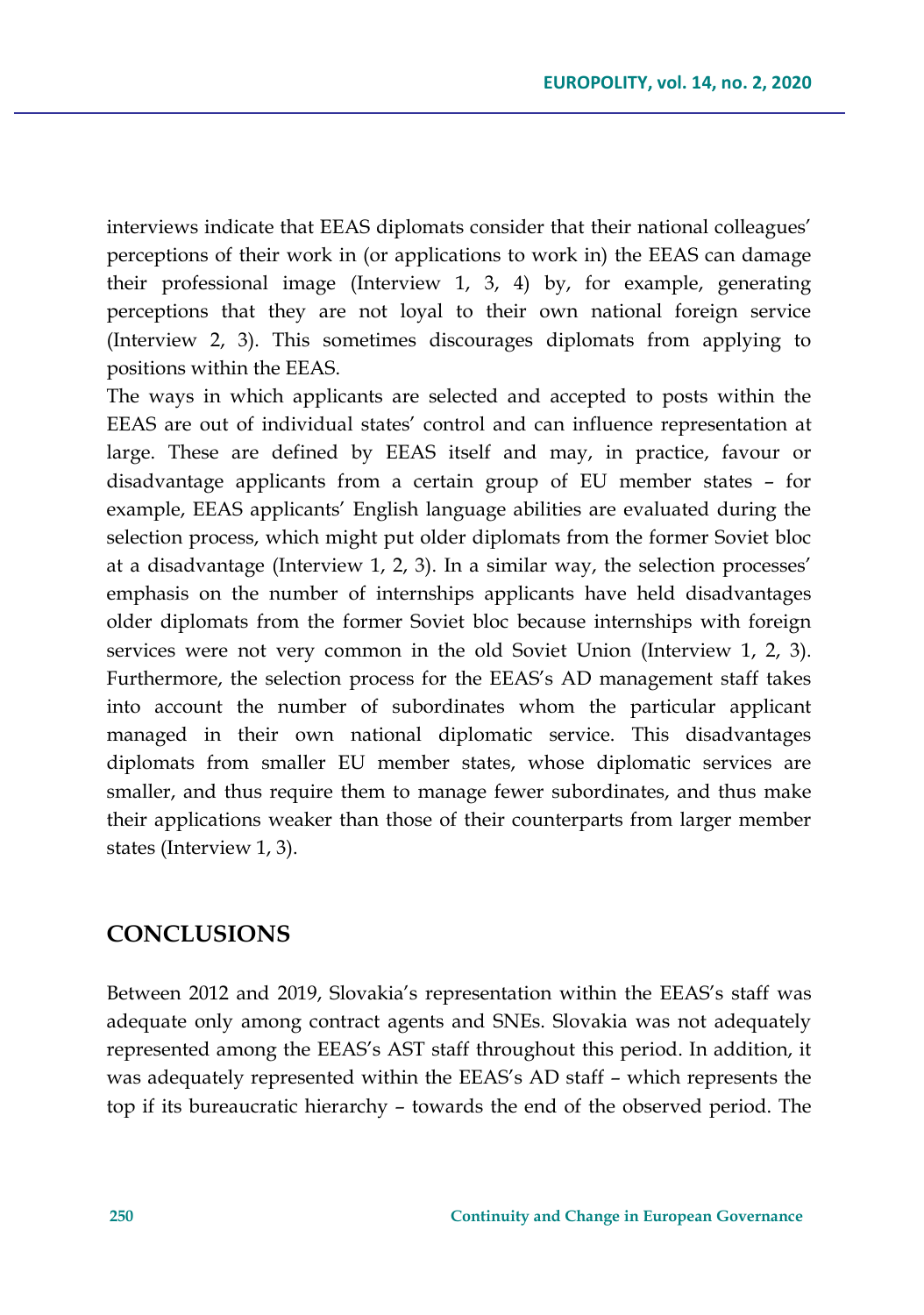overall trends in Slovakia's representation within the EEAS's staff are shown in Figures 1 and 2.

Figure no 1. Total number of Slovaks in the EEAS's statutory staff, per category, 2012–2019.



*Source: Author´s own elaboration based on O'Sullivan, 2012; European External Action Service 2015; European External Action Service 2016; European External Action Service 2017; European External Action Service 2018; Ministry of Foreign and European Affairs of the Slovak Republic 2020.*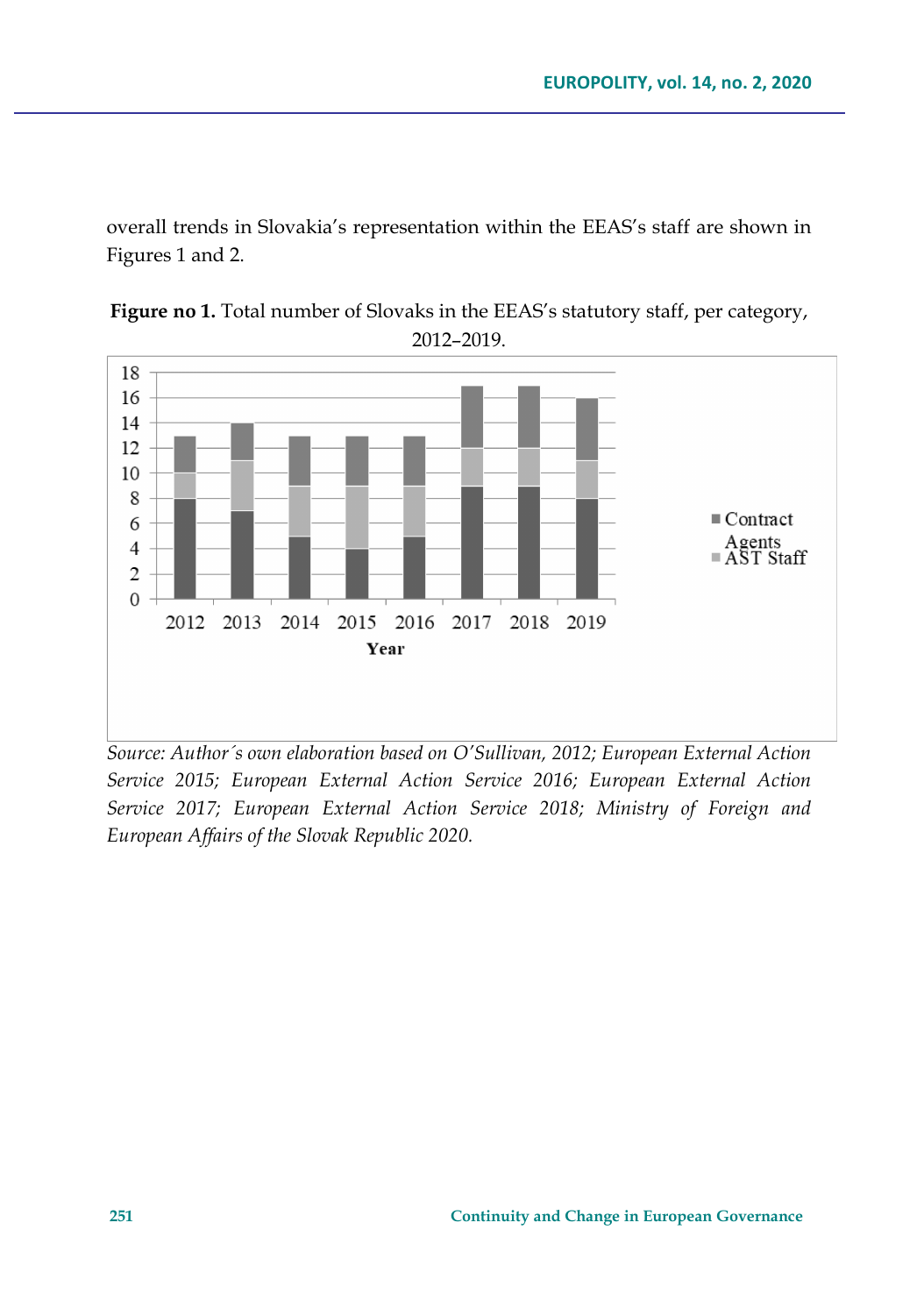**Figure no 2.** The EEAS's Slovak AD staff, AST staff, contract agents, and SNEs as a proportion of the EEAS's total staff, by category, compared with Slovakia´s proportion of the total EU population, 2012-2019.



*Source: Author´s own elaboration based on O'Sullivan, 2012; European External Action Service 2015; European External Action Service 2016; European External Action Service 2017; European External Action Service 2018; Ministry of Foreign and European Affairs of the Slovak Republic 2020.*

A close look at Slovakia's representation within the EEAS's AD staff reveals the following insights and reflections. First, most of the Slovaks in the EEAS's AD staff are TAs – only a few are officials. In other words, most Slovak representatives in the EEAS are diplomats who have been temporarily dispatched from Slovakia's national diplomatic service. This may benefit Slovakia's national diplomatic service by allowing TAs to acquire a wealth of European and national diplomatic experience. Second, Slovakia has consistently been better represented in the EEAS's AD staff at the EEAS headquarters than it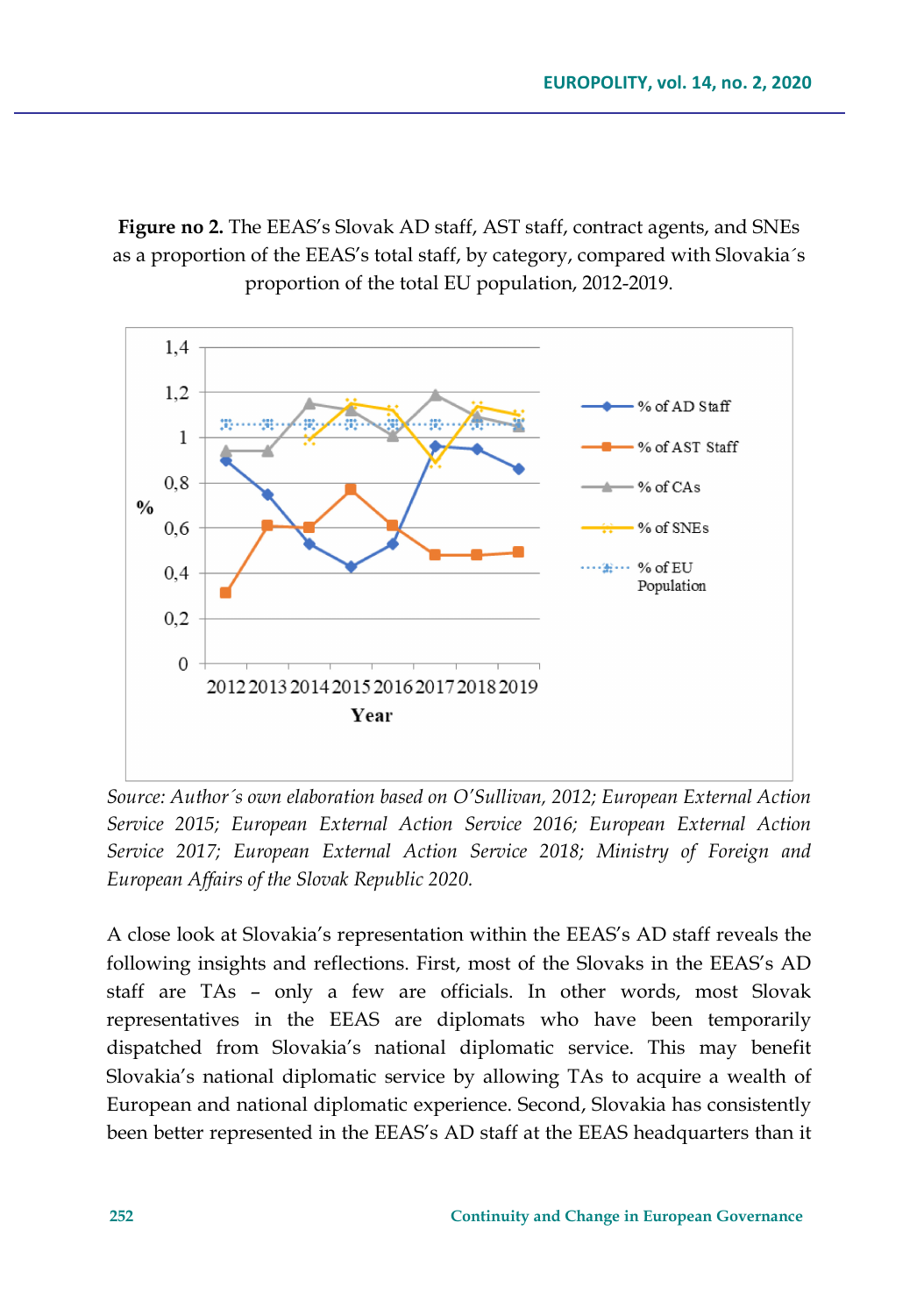has in EU delegations; however, the inverse is true regarding Slovak representation within the EEAS's AD management staff. This distribution of representatives within the EEAS's AD management staff is far from ideal from Slovakia's point of view, not least because the AD staff in delegations has a considerably weaker influence on the EEAS's decision-making processes than the AD staff at EEAS headquarters.

Given these reflections, Slovakia's representation within the EEAS's staff between 2012 and 2019 cannot, on the whole, be assessed as adequate. This may be due to the Slovak Ministry of Foreign Affairs' overall attitude toward the work of its diplomats in the EEAS, its career advancement system, and its institutional culture, and to the conditions under which applicants are selected to posts within the EEAS.

On the basis of these findings, the following recommendations can be suggested:

1. The Slovak MFA should guarantee that diplomats returning from the EEAS to national diplomatic service will be given an appropriate post in terms of their seniority and professional specialization. This can help to ensure the diplomats, that their engagement in the EEAS will not slow down their diplomatic career progression or negatively affects their position in the national diplomatic service, so they will be better motivated to apply for posts in the **EEAS**.

2. The EEAS should adjust criteria for recruitment of AD staff in such a way that they will not disadvantage diplomats from Slovakia and will better acknowledge their specific knowledges and experiences (e. g. language skills, expertise in certain regions). This can help to improve the 'feeling of professional acceptance' by the EEAS among Slovak diplomats, and, thereby, to strengthen the 'sense of the ownership' of the EEAS by the Slovak MFA and the individual members of the Slovak diplomatic service.

Future research should evaluate which of the factors affect Slovakia's representation within the EEAS's staff the most. In addition, in future research it should be interesting to evaluate the Slovakia's success rate in getting its nationals into EEAS staff taking into account the 'weight' of the individual posts within the respective categories of EEAS staff. In particular, it should be interesting to take a look on the numbers of the higher and the lower managerial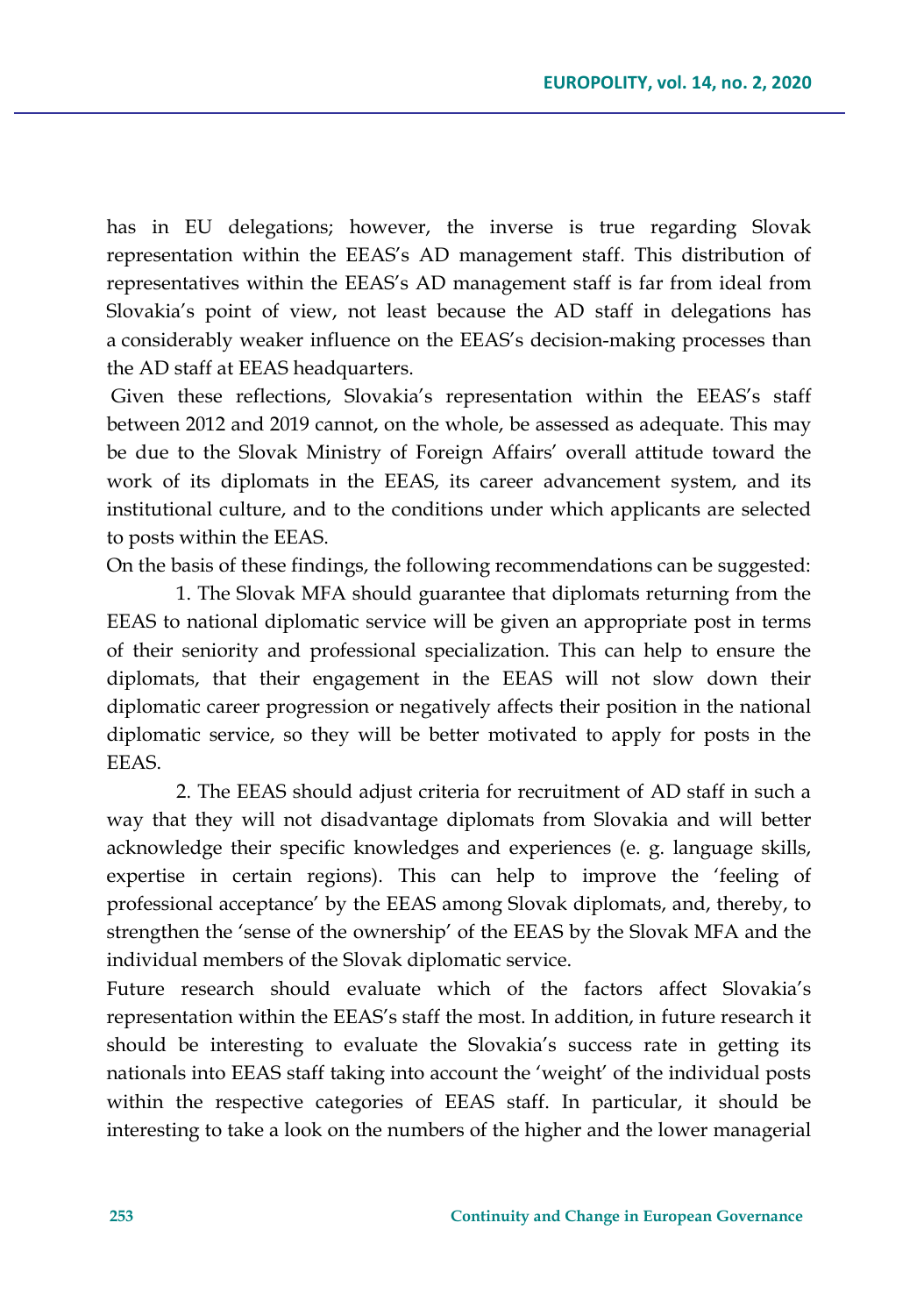posts in the case of EEAS AD Management Staff, which may in reality be connected with a different rate of influence on the processes within EEAS. Likewise, for instance, in the case of Heads of EU Delegations and other AD Staff at the EU Delegations, it would be interesting to evaluate the representation of individual EU member states within these EEAS staff categories taking into account the diverse political importance of the receiving states in which these operate and from which follows the varying prestige, and therefore, the overall 'value' of these posts.<sup>2</sup>

#### **NOTES**

- 1. Usually for two four-year terms, but for no more than 10 years.
- 2. E.g. the post of the Head of EU Delegation in Washington, in Moscow or in Beijing in practice has a greater prestige than the post of Head of EU Delegation in some Pacific island state.

### **ACKNOWLEDGEMENT**

The study is published within the framework of the research project VEGA No. 1/0437/20 'Potential and limits of the foreign policy of the Slovak Republic within the framework of the EU external relations'**.**

### **REFERENCES**

- AFP. 2010. "Eastern EU states battle for posts in new foreign service." *Times of Malta*. September 12, 2010. https://www.timesofmalta.com/articles/view/20100912/world/easterneu-states-battle-for-posts-in-newforeign-service.326615.
- Council of the European Union. 2010. Council Decision of 26 July 2010 establishing the organization and functioning of the European External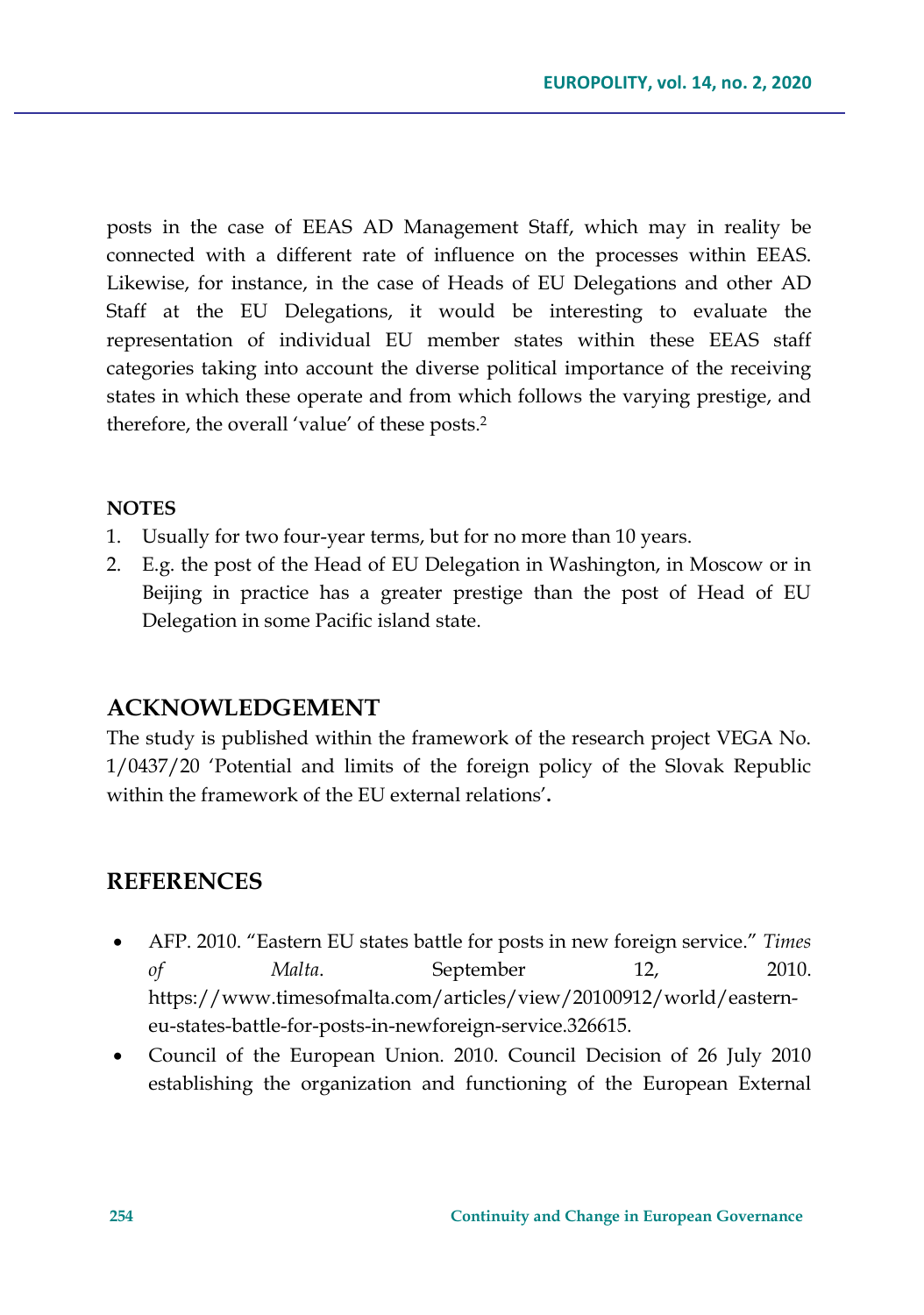Action Service (2010/427/EU). *Official Journal of the European Union*. L 201(03.08.201): 30-40.

- Dostál, Vít, and Anežka Fuchsová*.* 2019. *"České" zastoupení v Evropské službě pro vnější činnost.* Prague: Friedrich Naumann Foundation for Freedom, Central Europe and the Baltic States.
- Duke, Simon, and Sabina Kajnč Lange. 2013. *Achieving Geographical and Gender Balance in the European External Action Service*. Brussels: European Parliament, Directorate-General for External Policies, Policy Department.
- European External Action Service. 2013. EEAS Review. Brussels: European External Action Service.
- European External Action Service. 2015. EEAS Human Resources Report 2014, EEAS.MDR.C.1 - HR Policy and Coordination, Brussels: European External Action Service.
- European External Action Service. 2016. EEAS Human Resources Report 2015, EEAS.DG BA HR.1 - HR Policy and Coordination, Brussels: European External Action Service.
- European External Action Service. 2017. EEAS Human Resources Annual Report 2016, EEAS.DG BA.HR.1, HR Policy & Coordination, Brussels: European External Action Service.
- European External Action Service. 2018. Human Resources Annual Report 2017, EEAS BA.HR.1 Human Resources Policy, Brussels: European External Action Service.
- European External Action Service. 2019. Human Resources Report 2018. Brussels: European External Action Service, Directorate General for Budget and Administration.
- Formuszewicz, Ryszarda, and Jakub Kumoch. 2010. *The Practice of Appointing the Heads of EU Delegations in the Wake of Council Decision on the European External Action Service*. Warsaw: The Polish Institute of International Affairs.
- Formuszewicz, Ryszarda, and Dorota Liszczyk. 2013. "The Staffing Policy of the European External Action Service – Stocktaking Ahead of the 2013 Review." *The Polish Quarterly of International Affairs*. 9, no. 1: 139-160.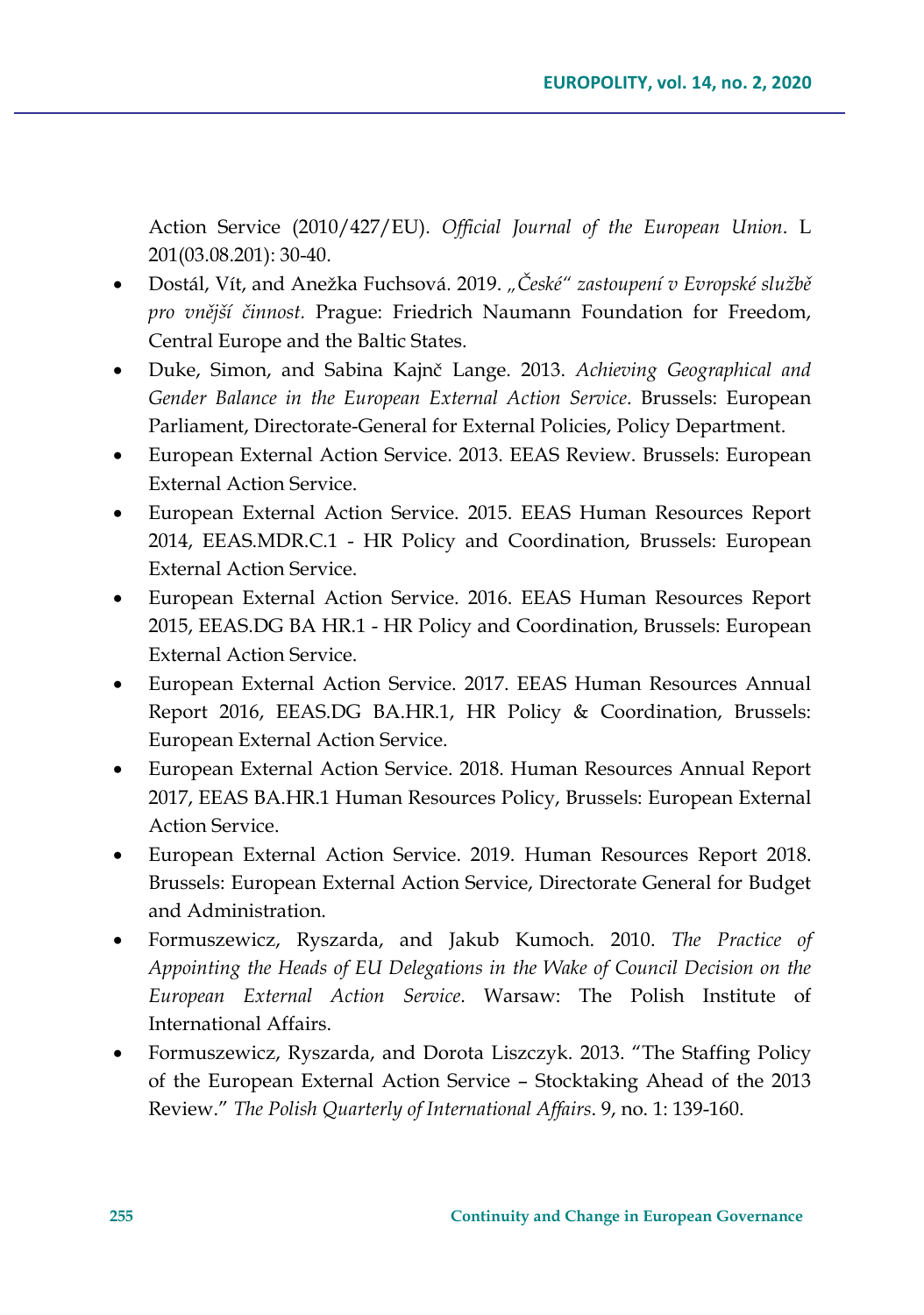- Henökl, Thomas. 2014. "The European External Action Service: Torn Apart between Several Principals or Acting as a Smart 'Double-Agent'?". *Journal of Contemporary European Research*. 10. no. 4, 381-401.
- Ministry of Foreign Affairs, Republic of Slovenia. 2010. "Minister Žbogar takes part in FAC meeting." *Press release*. March 22, 2010. http://www.mzz.gov.si/en/newsroom/news/26706.
- Ministry of Foreign Affairs of the Czech Republic. 2010. "Minister Schwarzenberg in Brussels." *Press release*. July 27, 2010. https://www.mzv.cz/jnp/en/issues\_and\_press/archive/events\_and\_issu es/x2010/x2010\_07\_27\_minister\_schwarzenberg\_in\_brussels.html.
- Ministry of Foreign Affairs of the Republic of Latvia. 2010. "G. V. Kristovskis discusses with Ashton the co-operation concerning Latvian nationals abducted in Sudan". *Press release* November 12, 2010. http://www.mfa.gov.lv/en/news/latest-news/10791-g-v-kristovskisdiscusses-with-ashton-the-co-operation-concerning-latvian-nationalsabducted-in-sudan (Access: 18/08/2019).
- Ministry of Foreign and European Affairs of the Slovak Republic. 2020. Email communication on 6 April 2020.
- Novotná, Tereza. 2014. "Who´s in charge? Member States, EU Institutions and the European External Action Service". *ISPI Policy Brief*. 228.
- O´Sullivan, David. 2012. Letter to Martin Schulz, President of the European Parliament, 18709/2012.
- Regulation No. 31 (EEC), 11 (EAEC), laying down the Staff Regulations of Officials and the Conditions of Employment of Other Servants of the European Economic Community and the European Atomic Energy Community. 2014. An official website of the European Union. Internet: https://op.europa.eu/en/publication-detail/-/publication/96f1d943-923a-4848-8eb6-4c75dae8fca6/language-en (Access: 18/08/2019).
- Rettman, Andrew. 2010. "New EU states make bid for more diplomatic clout." *EUobserver*. March 10, 2010. https://euobserver.com/institutional/2965.